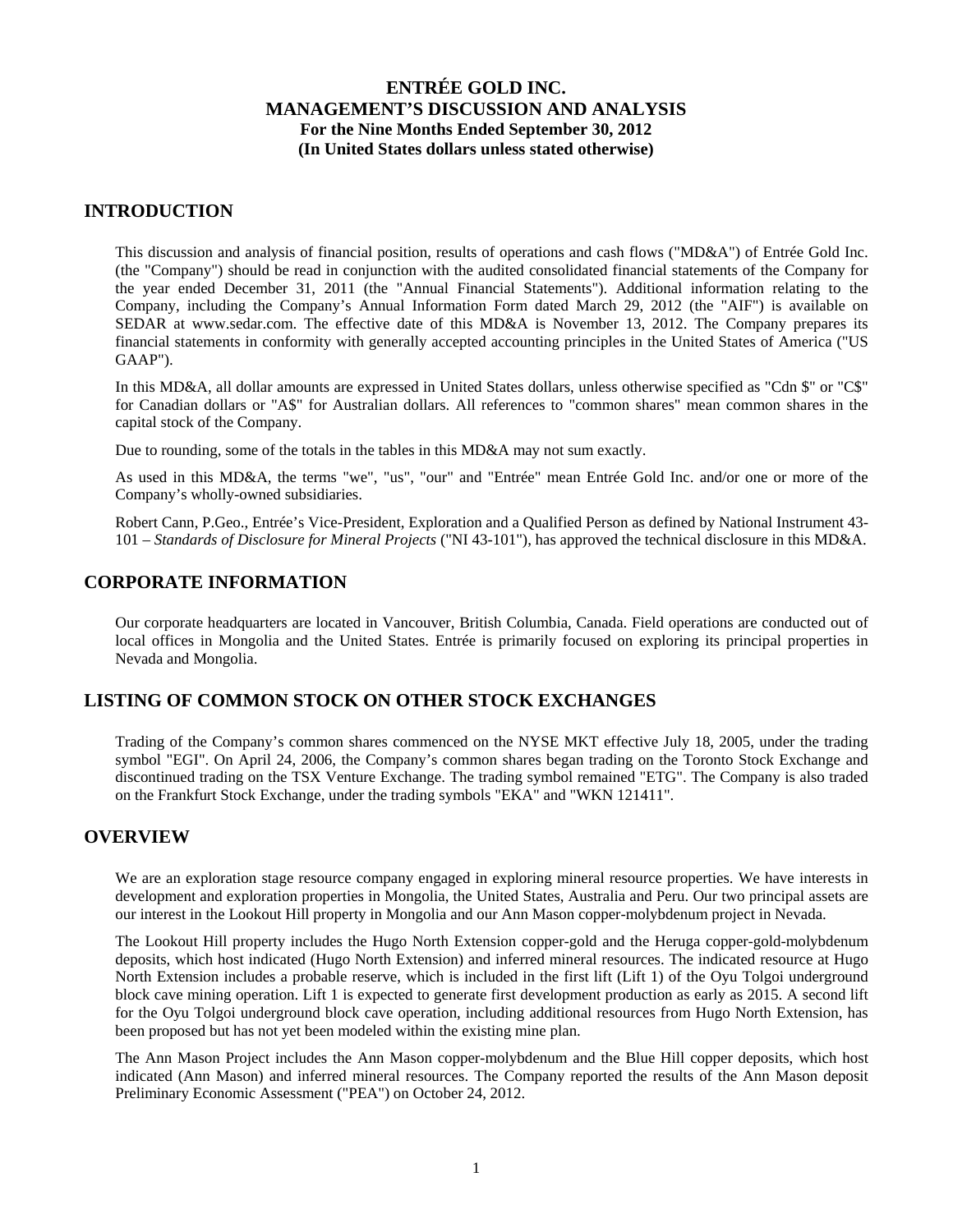The following is an overview of our two principal assets.

## **MONGOLIA – LOOKOUT HILL**

The Lookout Hill property in the South Gobi region of Mongolia is comprised of two mining licences, Shivee Tolgoi and Javhlant, granted by the Mineral Resources Authority of Mongolia in October 2009. Shivee Tolgoi and Javhlant completely surround Oyu Tolgoi LLC's ("OTLLC") Oyu Tolgoi mining licence and host the Hugo North Extension copper-gold deposit and the Heruga copper-gold-molybdenum deposit, respectively. These deposits are located within a land area that is subject to a joint venture between Entrée and OTLLC (the "Entrée-OTLLC Joint Venture"). OTLLC is owned 66% by Turquoise Hill Resources Ltd. (formerly Ivanhoe Mines Ltd.) ("Turquoise Hill") and 34% by the Government of Mongolia (through Erdenes Oyu Tolgoi LLC).

The Shivee Tolgoi and Javhlant mining licences are divided between Entrée and the Entrée-OTLLC Joint Venture as follows:

- The Entrée-OTLLC Joint Venture covers 39,807 hectares consisting of the eastern portion of Shivee Tolgoi and all of the Javhlant mining licence (the "Joint Venture Property"). The Joint Venture Property is contiguous with, and on three sides (to the north, east and south) surrounds OTLLC's Oyu Tolgoi mining licence. The Joint Venture Property hosts the Hugo North Extension deposit and the Heruga deposit.
- The portion of the Shivee Tolgoi mining licence outside of the Joint Venture Property ("Shivee West") covers an area of 35,173 hectares. Shivee West is 100% owned by Entrée but is subject to a first right of refusal by OTLLC.

The illustration below depicts the different areas of Lookout Hill:

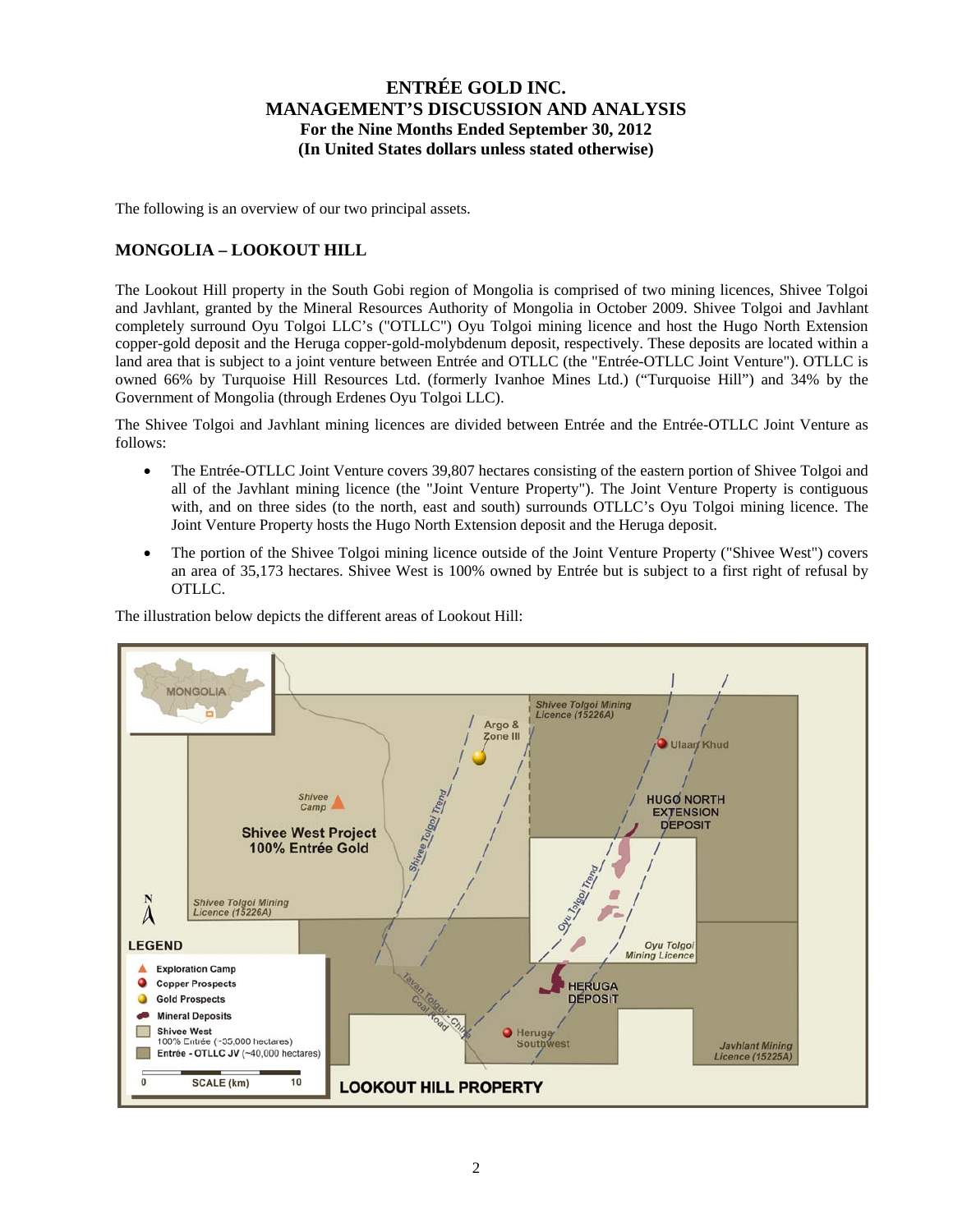### *Entrée-OTLLC Joint Venture*

In October 2004, the Company entered into an arm's-length Equity Participation and Earn-In Agreement (the "Earn-In Agreement") with Turquoise Hill. Under the Earn-In Agreement, Turquoise Hill agreed to purchase equity securities of the Company, and was granted the right to earn an interest in the Joint Venture Property. Most of Turquoise Hill's rights and obligations under the Earn-In Agreement, including its right of first refusal on Shivee West, were subsequently assigned by Turquoise Hill to what was then its wholly-owned subsidiary, OTLLC. The Government of Mongolia subsequently acquired from Turquoise Hill a 34% interest in OTLLC, which is also the title holder of the Oyu Tolgoi mining licence, illustrated in the map above.

OTLLC undertook an exploration program which established the presence of two significant resources on the Joint Venture Property: the Hugo North Extension deposit immediately to the north of the Oyu Tolgoi mining licence and the Heruga deposit immediately to the south of the Oyu Tolgoi mining licence.

On June 30, 2008, OTLLC gave notice that it had completed its earn-in obligations by expending a total of \$35 million on exploration on the Joint Venture Property. OTLLC earned an 80% interest in all minerals extracted below a subsurface depth of 560 metres from the Joint Venture Property and a 70% interest in all minerals extracted from surface to a depth of 560 metres from the Joint Venture Property. The Earn-In Agreement provides that at such time as OTLLC completes its earn-in obligations, the parties will enter into a joint venture agreement in the form attached to the Earn-In Agreement. While the parties have not yet formally executed the joint venture agreement, the Entrée-OTLLC Joint Venture is operating under those terms.

Under the terms of the Entrée-OTLLC Joint Venture, Entrée may elect to have OTLLC debt finance Entrée's share of costs with interest accruing at OTLLC's actual cost of capital or prime plus 2%, whichever is less, at the date of the advance. Debt repayment may be made in whole or in part from (and only from) 90% of monthly available cash flow arising from sale of Entrée's share of products. Available cash flow means all net proceeds of sale of Entrée's share of products in a month less Entrée's share of costs of operations for the month.

#### *Investment by Rio Tinto in Entrée and Turquoise Hill*

In June 2005, following the announcement in May 2005 of the discovery of high grade mineralization at Hugo North Extension, Rio Tinto Exploration Canada Inc. (formerly Kennecott Canada Exploration Inc.), a subsidiary of Rio Tinto plc (together with its subsidiaries, "Rio Tinto") took part in a private placement in the Company and became its largest shareholder. The terms of the equity participation agreement provide that in the event the Company undertakes an equity financing, Rio Tinto has a pre-emptive right to maintain its ownership percentage in the Company. On August 2, 2012, Rio Tinto Exploration Canada Inc. assigned its shares and its pre-emptive right to Rio Tinto International Holdings Limited.

Following Rio Tinto's investment in the Company in June 2005, Rio Tinto acquired through a series of transactions approximately 49% of Turquoise Hill's issued and outstanding shares as at December 31, 2011. Rio Tinto's ownership interest in Turquoise Hill was capped at 49% until January 18, 2012, pursuant to a Heads of Agreement dated December 8, 2010 (the "Heads of Agreement"). On January 24, 2012, Rio Tinto announced that it had purchased an additional 15.1 million shares of Turquoise Hill thereby increasing its ownership interest to 51%. At that time, Rio Tinto was deemed to have acquired indirect beneficial ownership over the common shares of the Company held by Turquoise Hill. At September 30, 2012, Turquoise Hill owned approximately 10.7% of the Company's issued and outstanding shares, which it acquired pursuant to the Earn-In Agreement. When combined with the common shares of Entrée already beneficially owned by Rio Tinto, at September 30, 2012, Rio Tinto beneficially owns approximately 23.6% of the Company's issued and outstanding shares.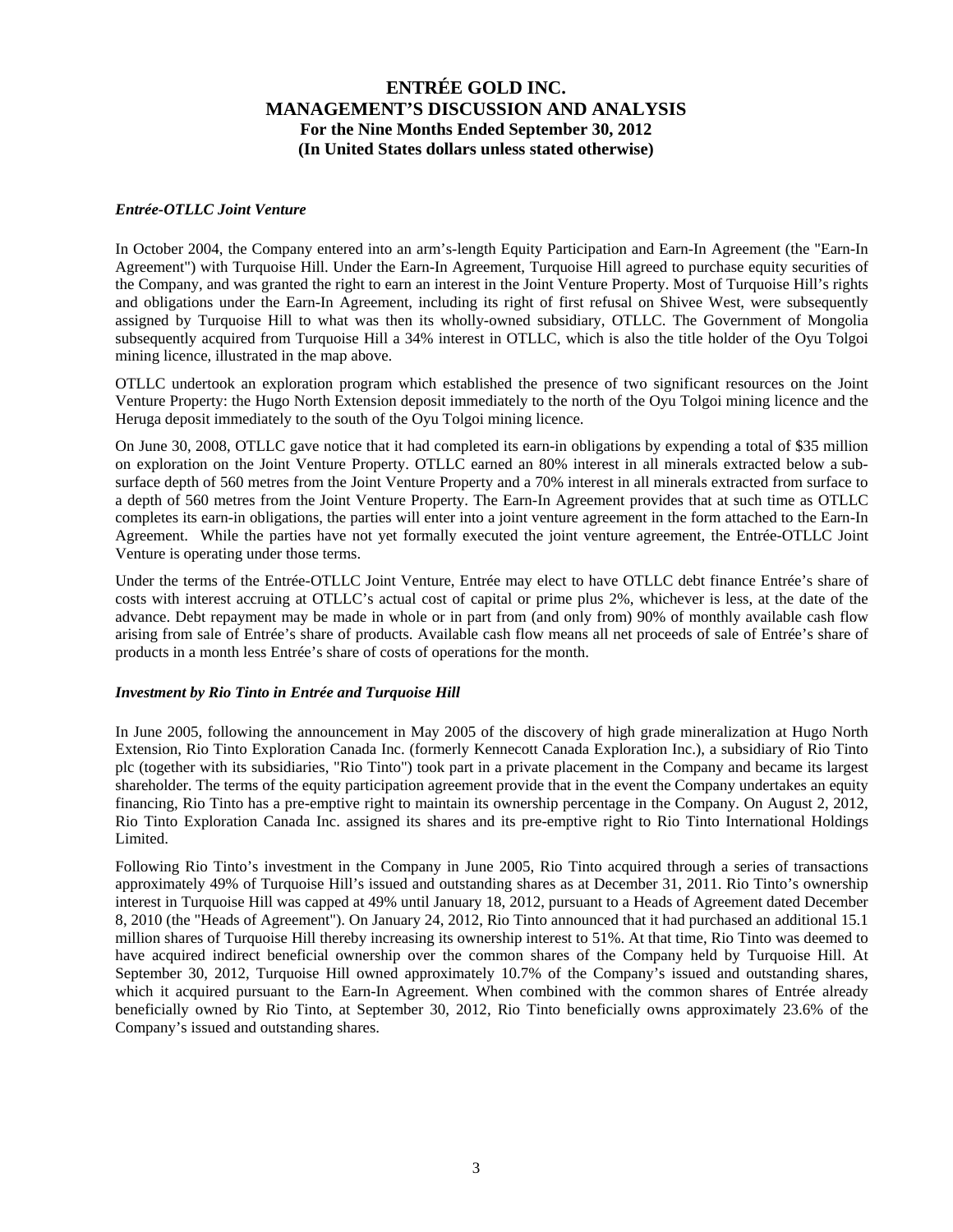#### *Heads of Agreement*

Among other things, the Heads of Agreement between Turquoise Hill and Rio Tinto provides for the management structure of OTLLC and the project management structure of the Oyu Tolgoi mining complex. Under the Heads of Agreement, Rio Tinto is entitled to appoint three of the nine directors of OTLLC (with Turquoise Hill appointing three and the Government of Mongolia appointing three) and Rio Tinto assumes management of the building and operation of the Oyu Tolgoi mining complex, which includes the Heruga and Hugo North Extension deposits on the Joint Venture Property.

On April 18, 2012, Rio Tinto announced that it had signed a memorandum of agreement (the "MOA") with Turquoise Hill under which Rio Tinto agrees to support and provide certain elements of a comprehensive funding package that will underpin the development of the Oyu Tolgoi mining complex. The parties also agreed that a new thirteen-member board of directors of Turquoise Hill would be formed, comprised of eleven Rio Tinto-nominated directors (six of whom are independent) and two directors nominated by Robert Friedland (one of whom is independent). Certain senior executives of Turquoise Hill, including the Chief Executive Officer and Chief Financial Officer, also resigned and were subsequently replaced by Rio Tinto nominees. The MOA also provides that Rio Tinto will assume responsibility for all exploration operations on behalf of OTLLC, including exploration on the Joint Venture Property. Rio Tinto will prepare all programs and budgets for approval by the OTLLC board.

On October 9, 2012, Turquoise Hill announced that overall construction of the first phase of the Oyu Tolgoi mining complex was essentially complete. On November 5, 2012, Turquoise Hill announced that OTLLC had signed a binding power purchase agreement with the Inner Mongolia Power Corporation to supply initial power to the mine. Finalization of the power purchase agreement will enable Oyu Tolgoi to complete commissioning of the ore-processing equipment. First concentrate production from the phase 1 Southern Oyu open pits is expected in early 2013, with commercial production expected in the first half of 2013.

#### *Investment Agreement and Integrated Development Plan*

In October 2009, Turquoise Hill, OTLLC and Rio Tinto signed an Investment Agreement with the Mongolian Government. The Investment Agreement took legal effect on March 31, 2010, and specifies that the Government of Mongolia will own 34% of the shares of OTLLC (and by extension, 34% of OTLLC's interest in the Joint Venture Property) through its subsidiary Erdenes Oyu Tolgoi LLC. The Investment Agreement regulates the relationship among these parties and stabilizes the long term tax, legal, fiscal, regulatory and operating environment to support the development of the Oyu Tolgoi mining complex, which includes the Joint Venture Property.

Entrée is not a party to the Investment Agreement. Entrée does not have any direct rights or benefits under the Investment Agreement, and Entrée's interest in the Joint Venture Property is not subject to the Investment Agreement. In October 2011, Turquoise Hill, Rio Tinto and the Government of Mongolia released a joint statement reaffirming their continued support for the Investment Agreement and its implementation. On October 15, 2012, Turquoise Hill announced that it, along with OTLLC and Rio Tinto, had rejected a request from the Mongolia Ministry of Mining to renegotiate the Investment Agreement.

#### *Mineral Resource and Reserve Estimates*

In March 2012, Turquoise Hill released a technical report ("Turquoise Hill TR12") that reports the results of OTLLC's updated mine plan or Integrated Development and Operations Plan ("OTIDOP12"). Turquoise Hill TR12 updates the current path of development for the initial phases of the Oyu Tolgoi group of deposits (Southern Oyu Pits and Hugo North underground Lift 1, which includes a portion of the Hugo North Extension deposit).

On March 30, 2012, the Company filed an updated technical report titled "Technical Report 2012 on the Lookout Hill Property" ("LHTR12"). LHTR12 is dated March 29, 2012 and was prepared under the management of AMC Consultants Pty Ltd ("AMC") in Adelaide, Australia. The following information is summarized, derived or extracted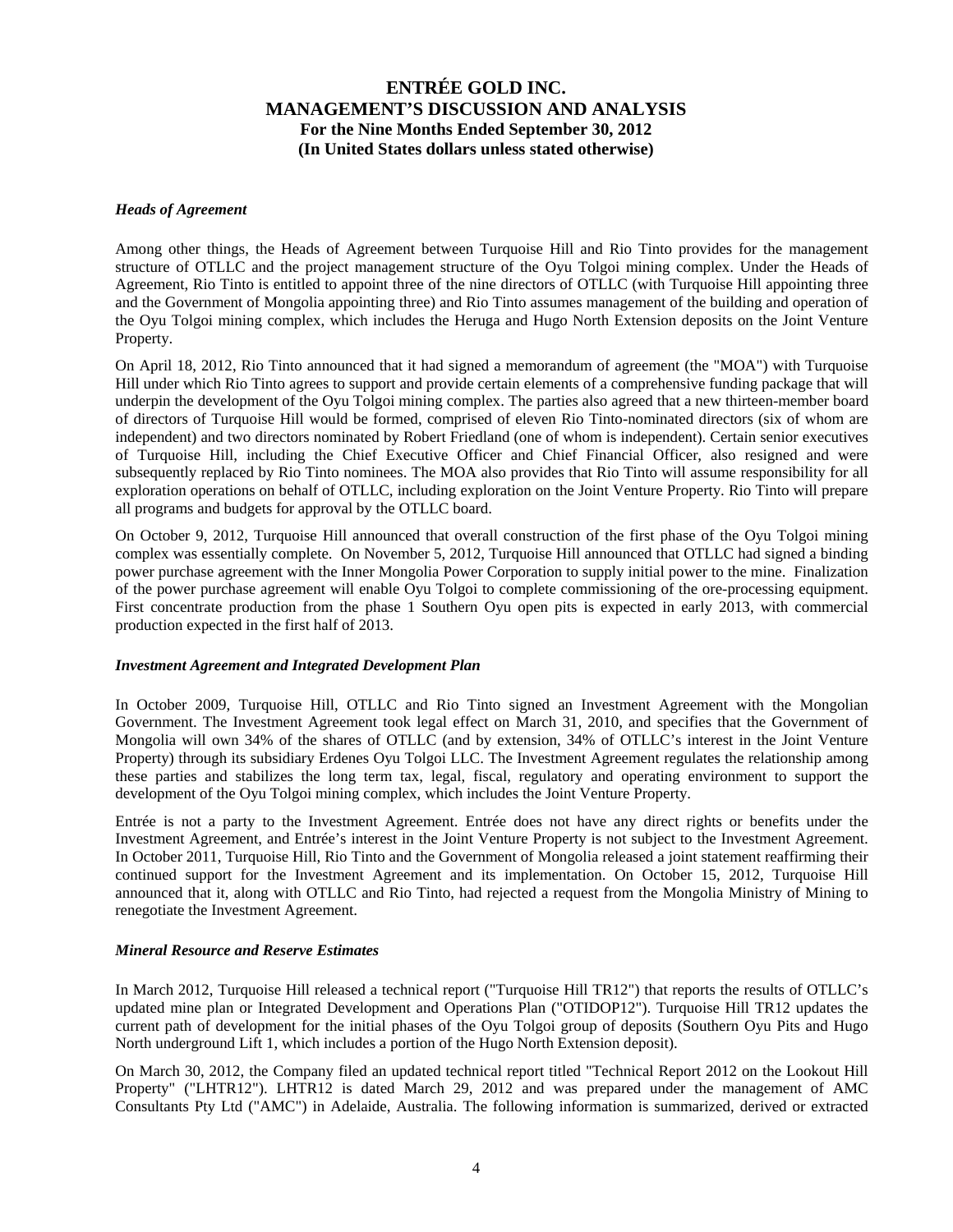from LHTR12. For a complete description of the assumptions, qualifications and procedures associated with the information in LHTR12, reference should be made to the full text of LHTR12, which is available for review on SEDAR located at www.sedar.com or on www.entreegold.com.

LHTR12 discusses the impact of the updated mine plan on the Joint Venture Property as well as future development options for the Entrée-OTLLC Joint Venture assets.

LHTR12 analyses a reserve case only. The underground mineral reserves for Lift 1 of the Hugo North deposit, including Lift 1 of the Entrée-OTLLC Joint Venture's Hugo North Extension deposit, were updated in LHTR12. The probable reserve for Hugo North Extension – Lift 1 effective as of March 29, 2012 totals 27 million tonnes ("Mt") grading 1.91% copper and 0.74 grams per tonne ("g/t") gold.

| Table 1. Entrée-OTLLC Joint Venture Mineral Reserve, 29 March 2012 |                    |                      |                               |             |                        |               |  |  |  |  |  |
|--------------------------------------------------------------------|--------------------|----------------------|-------------------------------|-------------|------------------------|---------------|--|--|--|--|--|
| <b>Classification</b>                                              | <b>Ore</b><br>(Mt) | <b>NSR</b><br>(\$/t) | $\mathbf{C}\mathbf{u}$<br>(%) | Au<br>(g/t) | Copper<br>(Billion lb) | Gold<br>(Moz) |  |  |  |  |  |
| <b>Proven</b>                                                      |                    | -                    | -                             |             |                        |               |  |  |  |  |  |
| <b>Probable</b>                                                    | 27                 | 79.40                | 1.91                          | 0.74        | 1.0                    | 0.5           |  |  |  |  |  |
| <b>Total Entrée-OTLLC Joint Venture</b>                            | 27                 | 79.40                | 1.91                          | 0.74        | 1.0                    | 0.5           |  |  |  |  |  |

**Notes**:

- Table shows only the part of the mineral reserve on the Entrée-OTLLC Joint Venture portion of the Shivee Tolgoi licence.
- Metal prices used for calculating the Hugo North underground net smelter returns ("NSR") are copper \$1.80/lb, gold \$750/oz, and silver \$12.00/oz based on long term metal price forecasts at the beginning of the mineral reserve work. The analysis indicates that the mineral reserve is still valid at these metal prices.
- The NSR has been calculated with assumptions for smelter refining and treatment charges, deductions and payment terms, concentrate transport, metallurgical recoveries and royalties.
- For the underground block cave all material within the shell has been converted to mineral reserve; this includes low grade indicated material and inferred material assigned zero grade treated as dilution.
- Only measured resources were used to report proven reserves and only indicated resources were used to report probable reserves.
- The Entrée-OTLLC Joint Venture Property comprises the eastern portion of the Shivee Tolgoi licence and all of the Javhlant licence. Title to both licences is held by Entrée. The Joint Venture Property is managed by OTLLC. Entrée will receive 20% of cash flows after capital and operating costs for material originating below 560 metres, and 30% above this depth.
- The base case financial analysis has been prepared using current long term metal price estimates of copper \$2.85/lb, gold \$1200/oz, and silver \$16.60/oz. Metal prices are assumed to fall from current prices to the long term average over five years.
- The mineral reserves are not additive to the mineral resources.

Of significance to Entrée:

- While the mineral reserve tonnage on the Joint Venture Property remained the same as previously reported by the Company in June 2010, the copper grade increased from 1.85% to 1.91% and the gold grade increased from 0.72 g/t to 0.74 g/t.
- After factoring in projected increases to capital expenditures and operating costs, the net present value (at an 8% discount rate) of Entrée's 20% interest in the Hugo North Extension – Lift 1 increased to \$129 million from the \$79 million reported by the Company in June 2010.
- While projected capital expenditures for phase 1 of the Oyu Tolgoi mining complex increased significantly from those reported by Turquoise Hill in 2010, Entrée's portion has only increased by approximately \$2 million. This amount can be loaned to Entrée by OTLLC, at Entrée's election.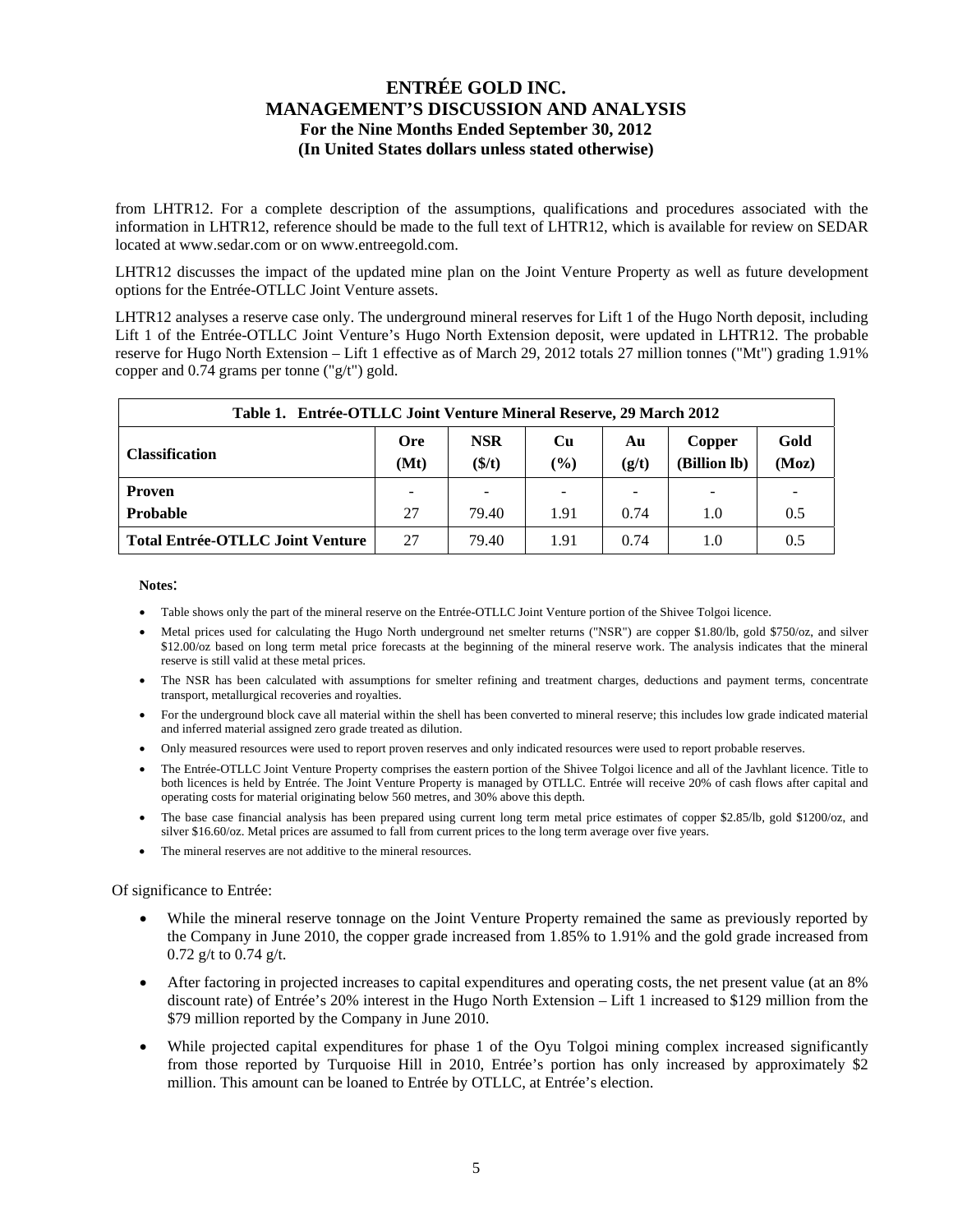- NSR value of the Hugo North Extension Lift 1 reserve increased to \$79.40/tonne from the \$55.57/tonne reported by the Company in June 2010. The NSR calculation reflects the net value per tonne received for the ore by the mine (after all treatment and transport costs and charges).
- A significant portion of the mineralization on the Entrée-OTLLC joint venture property has not been included in the updated mining plan and remains in the mineral resource category, including Hugo North Extension – Lift 2 and the Heruga deposit.

OTIDOP12 uses the same mineral resource estimates previously reported in the Company's June 2010 technical report. The following table summarizes the mineral resources for the Hugo North Extension deposit and the Heruga deposit as reproduced in LHTR12. The resource estimate for the Hugo North Extension deposit is effective as of February 20, 2007 and is based on drilling completed to November 1, 2006. The Heruga mineral resource estimate is effective as of March 30, 2010.

| Table 2. Entrée-OTLLC Joint Venture Mineral Resources (0.6% CuEq cut-off) |                                                                                      |                               |      |                    |              |                        |            |  |  |  |  |  |
|---------------------------------------------------------------------------|--------------------------------------------------------------------------------------|-------------------------------|------|--------------------|--------------|------------------------|------------|--|--|--|--|--|
|                                                                           |                                                                                      |                               |      |                    |              | <b>Contained Metal</b> |            |  |  |  |  |  |
| <b>Deposit</b>                                                            | Gold<br>CuEq<br><b>Tonnage</b><br>Copper<br>(Mt)<br>$\frac{9}{6}$<br>(g/t)<br>$($ %) |                               |      | Copper<br>(000 lb) | Gold<br>(oz) | CuEq<br>(000 lb)       |            |  |  |  |  |  |
| Hugo North Extension Deposit, 20 February 2007                            |                                                                                      |                               |      |                    |              |                        |            |  |  |  |  |  |
| <b>Indicated Shivee Tolgoi</b><br>(Hugo North Extension)                  | 117.0                                                                                | 1.80                          | 0.61 | 2.19               | 4 640 000    | 2 290 000              | 5 650 000  |  |  |  |  |  |
| <b>Inferred</b> Shivee Tolgoi<br>(Hugo North Extension)                   | 95.5                                                                                 | 1.15                          | 0.31 | 1.35               |              | 950 000                | 2 840 000  |  |  |  |  |  |
|                                                                           |                                                                                      | Heruga Deposit, 30 March 2010 |      |                    |              |                        |            |  |  |  |  |  |
| <b>Inferred Jayhlant</b><br>(Heruga)                                      | 910.0                                                                                | 0.48                          | 0.49 | 0.87               | 9 570 000    | 14 300 000             | 17 390 000 |  |  |  |  |  |

**Notes:** 

- Copper Equivalent ("CuEq") has been calculated using assumed metal prices of \$1.35/lb for copper, \$650/oz for gold, and \$10.50 for molybdenum. The equivalence formula was calculated assuming that gold and molybdenum recovery was 91% and 72% of copper recovery respectively. CuEq was calculated using the formula: CuEq% = Cu% + ((Au g/t\*18.98)+(Mo g/t\*.01586))/29.76.
- Molybdenum content in Heruga deposit is 141 parts per million ("ppm") and is included in calculation of CuEq.
- The contained copper, gold and molybdenum in the tables have not been adjusted for metallurgical recovery.
- The 0.6% CuEq cut-off is highlighted as the base case resource for underground bulk mining.
- Mineral resources that are not mineral reserves do not have demonstrated economic viability.
- The Entrée-OTLLC Joint Venture Property comprises the eastern portion of the Shivee Tolgoi licence and all of the Javhlant licence. Title to both licences is held by Entrée. The Joint Venture Property is managed by OTLLC. Entrée will receive 20% of cash flows after capital and operating costs for material originating below 560 metres, and 30% above this depth.

# **UNITED STATES – ANN MASON**

Entrée's other principal asset is the Ann Mason Project in the Yerington District of Nevada.

The Ann Mason Project is currently defined by the mineral rights to 1053 unpatented lode claims on public land administered by the Bureau of Land Management ("BLM"), and title to 20 patented lode claims. Entrée assembled this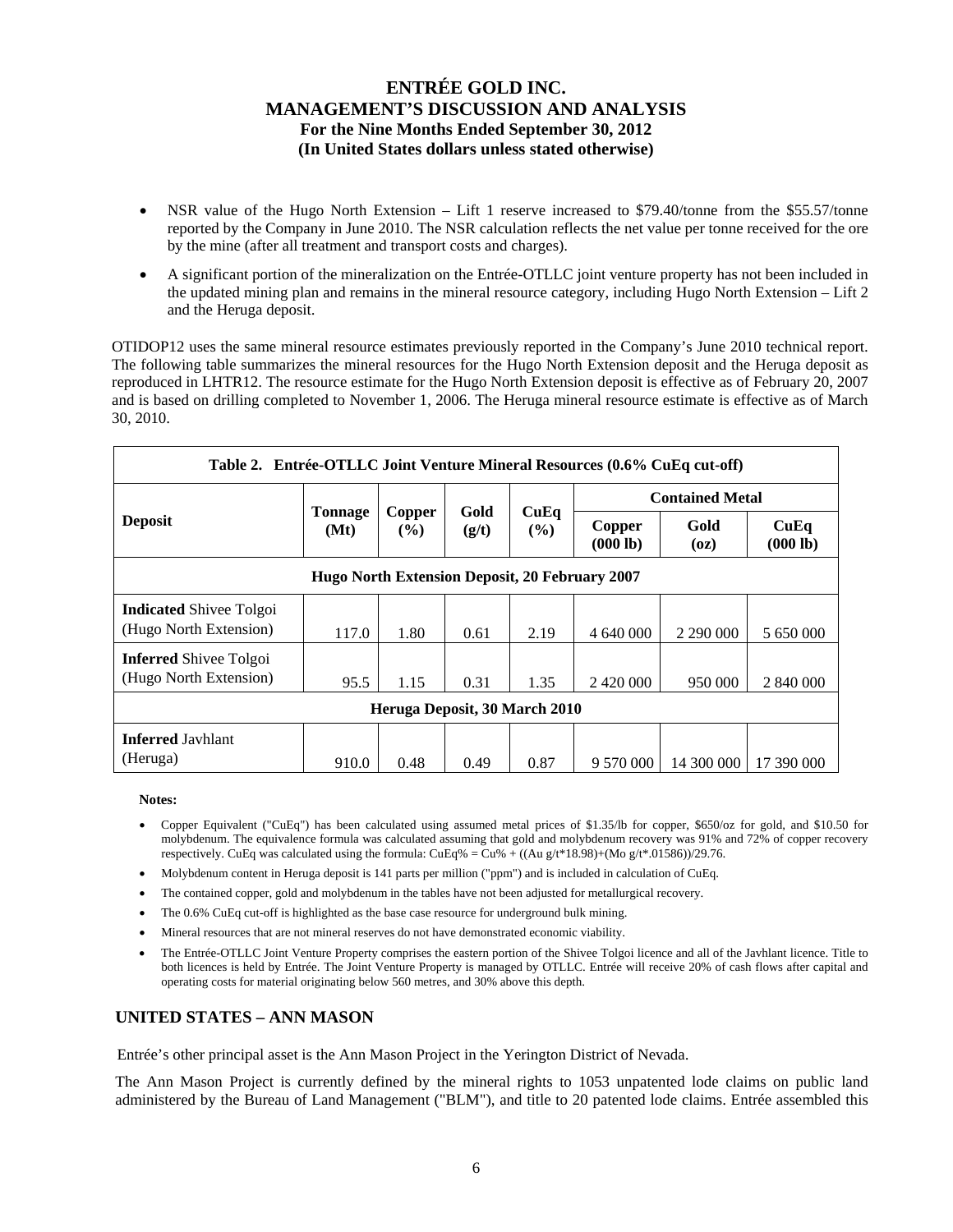package of claims through a combination of staking and a series of transactions undertaken since August 2009, including the acquisition of PacMag Metals Limited ("PacMag"). The Roulette and Blackjack properties have been folded into the Ann Mason Project, which now includes the Ann Mason copper-molybdenum porphyry deposit, the Blue Hill copper deposit, and the Blackjack, Roulette and Minnesota targets. Unless otherwise described below, Entrée has a 100% interest in the claims comprising the Ann Mason Project.

226 of the unpatented lode claims (formerly part of the Blackjack property) are subject to a mining lease and option to purchase agreement (the "MLOPA") with two individuals. The MLOPA provides for an option to purchase the claims for \$500,000, a 3% NSR royalty (which may be bought down to a 1% NSR royalty for \$2 million) and annual advance minimum royalty payments of \$27,500 which commenced in June 2011 and will continue until the commencement of sustained commercial production. The advance payments will be credited against future net smelter returns royalty payments or the buy down of the royalty.

In September 2009, Entrée entered into an agreement with Bronco Creek Exploration Inc., a wholly-owned subsidiary of Eurasian Minerals Inc. (together, "Eurasian"), whereby Entrée may acquire an 80% interest in 216 unpatented lode claims formerly known as the Roulette property. In order to acquire its interest, Entrée must: (a) incur expenditures of \$1,000,000, make cash payments of \$140,000 and issue 85,000 common shares of the Company within three years (completed); (b) make aggregate advance royalty payments totaling \$375,000 between the fifth and tenth anniversaries of the agreement; and (c) deliver a bankable feasibility study before the tenth anniversary of the agreement.

17 of the patented claims are subject to a 2% NSR royalty granted to AngloGold Ashanti (Nevada) Corp.

During the nine months ended September 30, 2012, Entrée, through a combination of staking and purchase agreements, acquired unpatented and patented lode claims within or contiguous to the boundaries of its Ann Mason Project pursuant to which Entrée paid \$3,721,170 and issued 40,000 common shares valued at \$52,293.

The illustration below depicts the target locations and land status of the Ann Mason Project.

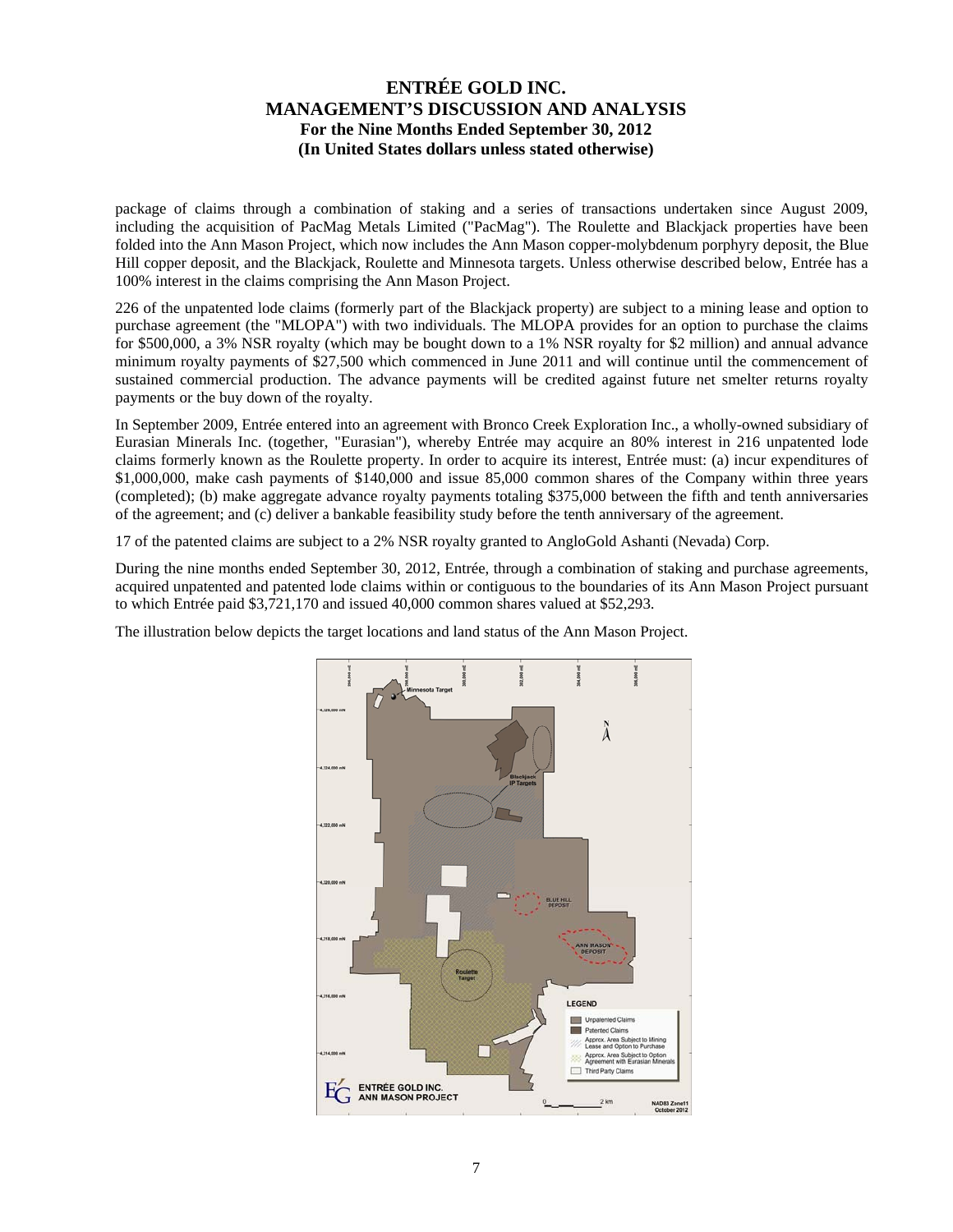#### *Preliminary Economic Assessment*

The following information was taken from the October 24, 2012 News Release announcing the results of the PEA on the Ann Mason deposit. For more information regarding the assumptions, qualifications and procedures associated with the information, reference should be made to the full text of the News Release and the Company's Material Change Report dated November 2, 2012, which is available for review on SEDAR located at www.sedar.com. The PEA was completed by AGP Mining Consultants Inc. ("AGP"), Toronto and Quantitative Group Pty Ltd ("QG"), Perth, Australia. An independent technical report prepared in compliance with NI 43- 101will be filed within 45 days of the News Release.

Key results from the PEA can be summarized as follows:

- Base case, pre-tax net present value (using a 7.5% discount rate) ("NPV7.5") of \$1.11 billion, internal rate of return ("IRR") of 14.8%, and payback of 5.6 years, based on long term metal prices of \$3.00/lb copper, \$13.50/lb molybdenum, \$1,200/oz gold and \$22/oz silver (the "Base Case").
- Spot case, pre-tax NPV7.5 increases to \$2.54 billion, with an IRR of 22.9%, and payback of 3.8 years, based on October 15, 2012 spot metal prices of \$3.71/lb copper, \$10.43/lb molybdenum, \$1,736/oz gold and \$33.22/oz silver.
- Development capital costs of approximately \$1.28 billion, including contingency.
- Average cash costs (net of by-product sales) of \$1.46/lb copper (see "Non-U.S. GAAP Performance Measurement" below).
- Net annual undiscounted cash flow over the life of mine ("LOM") is approximately \$227 million per year.
- 100,000 tonnes per day ("tpd") conventional open pit mine utilizing a conventional sulphide flotation mill with a 24 year mine life.
- LOM production of 5.14 billion pounds of copper and 36.4 million pounds of molybdenum.
- LOM strip ratio of 2.16:1 waste to mineralized material.
- LOM average copper recovery of 93.5%.
- Copper concentrate grading 30%.

The following table summarizes the main economic outputs of the discounted cash flow.

|                                                                             | Table 3. Summary of Ann Mason PEA key financial outputs. |                 |                  |                  |                                   |
|-----------------------------------------------------------------------------|----------------------------------------------------------|-----------------|------------------|------------------|-----------------------------------|
|                                                                             |                                                          | <b>Low Case</b> | <b>Base Case</b> | <b>High Case</b> | <b>Spot Case</b><br>(Oct 15/2012) |
| Copper                                                                      | $\frac{1}{2}$ /lb                                        | \$2.75          | \$3.00           | \$3.25           | \$3.71                            |
| Molybdenum                                                                  | $\frac{1}{2}$ /lb                                        | \$13.50         | \$13.50          | \$13.50          | \$10.43                           |
| Silver                                                                      | $\frac{2}{3}$ /0z                                        | \$15.00         | \$22.00          | \$26.00          | \$33.22                           |
| Gold                                                                        | $\frac{2}{3}$ /0z                                        | \$1,100         | \$1,200          | \$1,300          | \$1,736                           |
| <b>NPV (5%)</b>                                                             | \$ Million                                               | \$1,223         | \$1,918          | \$2,602          | \$3,846                           |
| <b>NPV (7.5%)</b>                                                           | \$ Million                                               | \$589           | \$1,106          | \$1,614          | \$2,538                           |
| <b>NPV (10%)</b>                                                            | \$ Million                                               | \$182           | \$576            | \$964            | \$1,669                           |
| <b>IRR</b>                                                                  |                                                          | 11.6%           | 14.8%            | 17.8%            | 22.9%                             |
| <b>Payback Period</b>                                                       | Years                                                    | 7.1             | 5.6              | 4.7              | 3.8                               |
| <b>Metal Revenue</b><br>(after smelting,<br>refining, roasting,<br>payable) | \$ Million                                               | \$14,200        | \$15,600         | \$17,000         | \$19,500                          |

|  | able 3. Summary of Ann Mason PEA key financial outputs. |  |
|--|---------------------------------------------------------|--|
|  |                                                         |  |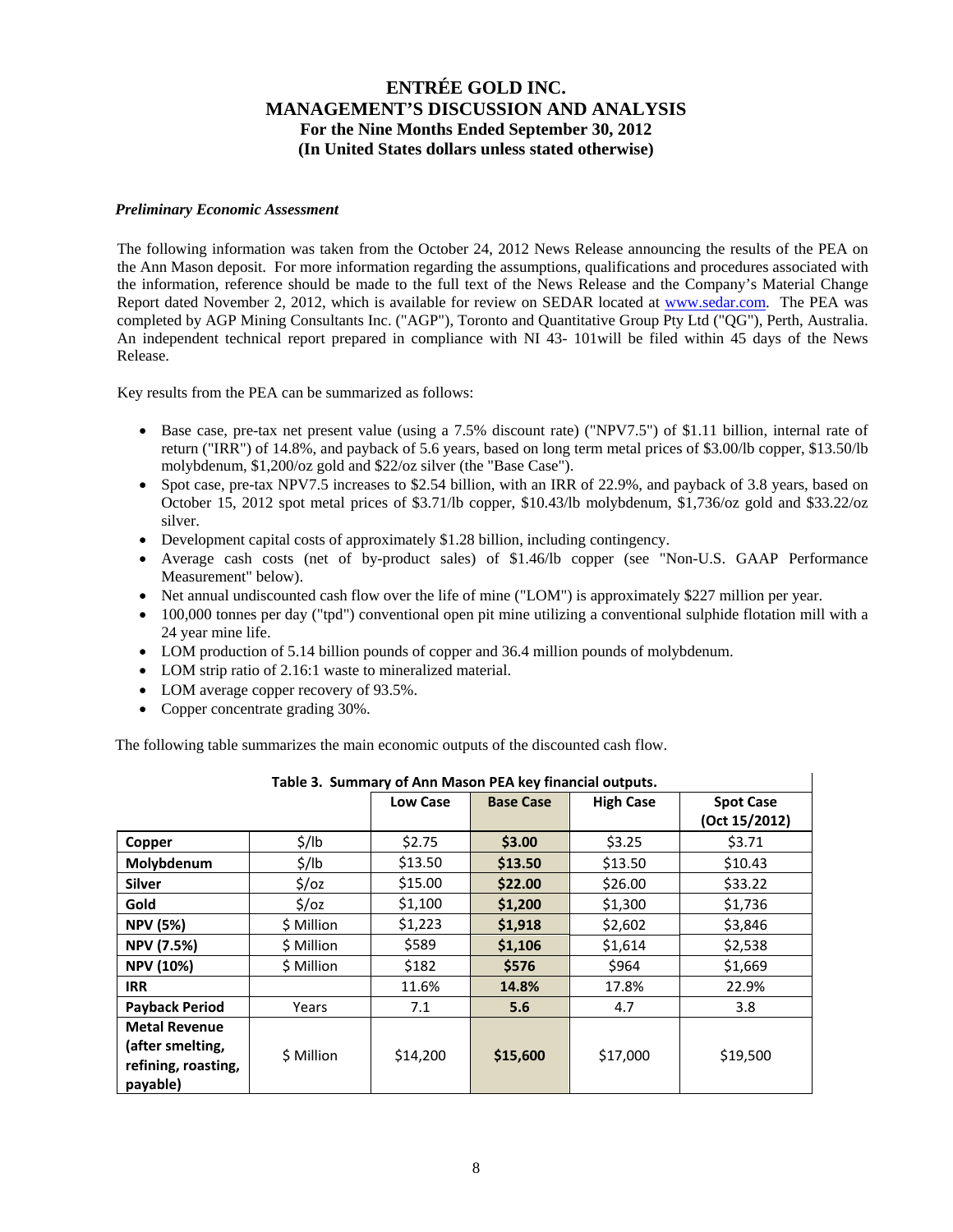The PEA is preliminary in nature and includes inferred mineral resources that are considered too speculative geologically to have the economic considerations applied to them that would enable them to be categorized as mineral reserves, and there is no certainty that the PEA will be realized. Mineral resources that are not mineral reserves do not have demonstrated economic viability.

### *Mineral Resource Estimate*

Entrée contracted QG to prepare an updated mineral resource estimate for Ann Mason. The current resource estimate is contained within a constraining Lerchs-Grossmann ("LG") pit shell, generated by AGP, and is based on approximately 33,000 metres of recent drilling in 30 holes and approximately 49,000 metres of historic drilling in 116 holes. The resource database also includes re-assaying of 6,333 samples from 44 historical Anaconda core holes, to allow molybdenum, gold and silver values to be estimated. At a base case lower cut-off of 0.20% copper, the deposit is estimated to contain an indicated mineral resource of 1.14 billion tonnes ("Bt") at 0.33% copper and 0.006% molybdenum and an inferred mineral resource of 0.873 Bt at 0.29% copper and 0.004% molybdenum. By-product levels of gold and silver were also estimated, and are shown in Table 4. The mineral resource estimate is CIM 2010 compliant and prepared in accordance with NI 43-101. The following table summarizes the mineral resource for the Ann Mason deposit:

|        | Table 4. Ann Mason Pit-Constrained Mineral Resource (Effective August 14, 2012) |        |        |            |            |                    |                    |  |  |  |  |  |
|--------|---------------------------------------------------------------------------------|--------|--------|------------|------------|--------------------|--------------------|--|--|--|--|--|
|        | <b>Indicated</b><br>Cut-off                                                     |        |        |            |            |                    |                    |  |  |  |  |  |
| (% Cu) | <b>Tonnes</b><br>(million)                                                      | Cu (%) | Mo (%) | Au $(g/t)$ | Ag $(g/t)$ | Ib Cu<br>(billion) | lb Mo<br>(billion) |  |  |  |  |  |
| 0.15   | 1,233                                                                           | 0.31   | 0.006  | 0.02       | 0.55       | 8.53               | 0.16               |  |  |  |  |  |
| 0.20   | 1,137                                                                           | 0.33   | 0.006  | 0.02       | 0.57       | 8.15               | 0.15               |  |  |  |  |  |
| 0.25   | 912                                                                             | 0.35   | 0.006  | 0.03       | 0.60       | 7.02               | 0.12               |  |  |  |  |  |
| 0.30   | 639                                                                             | 0.38   | 0.006  | 0.03       | 0.64       | 5.37               | 0.09               |  |  |  |  |  |
| 0.35   | 388                                                                             | 0.42   | 0.007  | 0.03       | 0.69       | 3.58               | 0.06               |  |  |  |  |  |

| Cut-off | <b>Inferred</b>            |        |        |            |            |                    |                    |  |  |  |  |  |
|---------|----------------------------|--------|--------|------------|------------|--------------------|--------------------|--|--|--|--|--|
| (% Cu)  | <b>Tonnes</b><br>(million) | Cu (%) | Mo (%) | Au $(g/t)$ | Ag $(g/t)$ | Ib Cu<br>(billion) | lb Mo<br>(billion) |  |  |  |  |  |
| 0.15    | 1,017                      | 0.27   | 0.004  | 0.03       | 0.61       | 6.16               | 0.10               |  |  |  |  |  |
| 0.20    | 873                        | 0.29   | 0.004  | 0.03       | 0.65       | 5.59               | 0.08               |  |  |  |  |  |
| 0.25    | 594                        | 0.32   | 0.004  | 0.04       | 0.73       | 4.20               | 0.05               |  |  |  |  |  |
| 0.30    | 330                        | 0.36   | 0.004  | 0.04       | 0.81       | 2.60               | 0.03               |  |  |  |  |  |
| 0.35    | 152                        | 0.40   | 0.004  | 0.04       | 0.86       | 1.34               | 0.01               |  |  |  |  |  |

Mineral resources that are not mineral reserves do not have demonstrated economic viability.

Although the mineral resources previously reported in March 2012 are not significantly different than the total mineralized inventory, which forms the basis of the current estimate, approximately 14% of the previously reported mineralization at the 0.20% copper cut-off now occurs outside of the resource constraining pit shell and therefore is not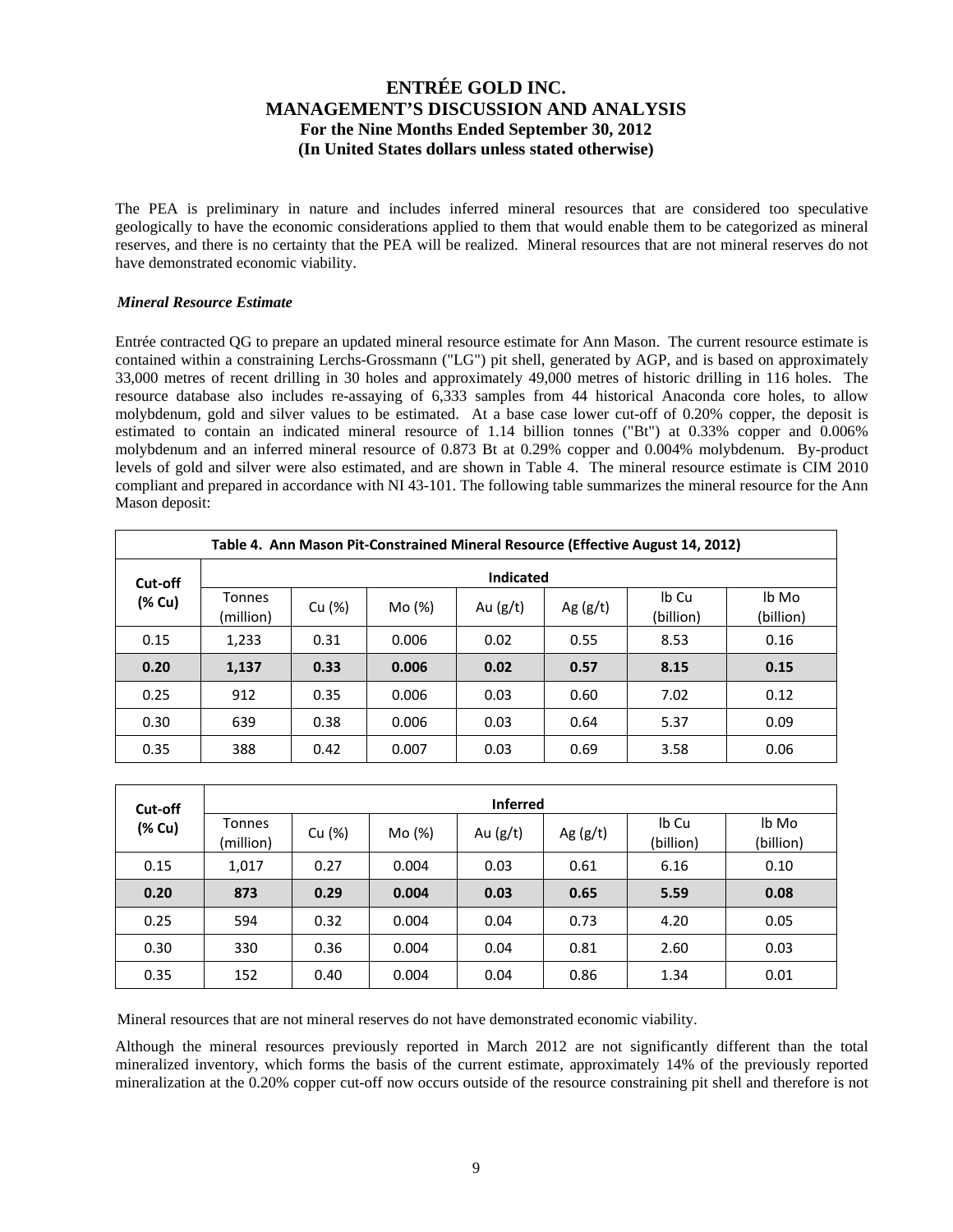included in the current estimate. Further exploration may bring a portion of this additional mineralization into a resource category.

AGP has also prepared an initial resource estimate for the Blue Hill copper deposit, which is not included in the PEA. Blue Hill is located 1.5 kilometres northwest of the Ann Mason copper-molybdenum porphyry deposit. The resource estimate was prepared as a first step in determining if Blue Hill could serve to generate early cash flow for Ann Mason, should the Ann Mason deposit advance to production.

The resource is reported within a LG pit shell, generated by AGP, and is based on Entrée's recent drilling of 30 reverse circulation ("RC") and core holes totaling approximately 6,822 metres. In addition, the estimate incorporates approximately 2,381 metres of RC drilling (7 holes) and 1,057 metres of core drilling (2 holes) completed by PacMag, and 10 historic Anaconda RC and core holes totaling approximately 2,927 metres. The mineral resource estimate is CIM 2010 compliant and prepared in accordance with NI 43-101. The following table summarizes the pit-constrained mineral resource for the Blue Hill deposit (reported separately for oxide, mixed and sulphide copper mineralization):

| Table 5. Summary of Blue Hill Pit-Constrained Inferred Mineral Resource (Effective July 31, 2012) |                                       |                            |           |                    |           |             |             |  |  |  |  |  |
|---------------------------------------------------------------------------------------------------|---------------------------------------|----------------------------|-----------|--------------------|-----------|-------------|-------------|--|--|--|--|--|
| Zone                                                                                              | <b>Base Case</b><br>Cut-off<br>(Cu %) | <b>Tonnes</b><br>(Million) | Cu<br>(%) | Cu<br>(Million lb) | Mo<br>(%) | Au<br>(g/t) | Ag<br>(g/t) |  |  |  |  |  |
| Oxide                                                                                             | 0.10                                  | 47.44                      | 0.17      | 179.37             | ---       | ---         |             |  |  |  |  |  |
| Mixed                                                                                             | 0.10                                  | 24.69                      | 0.18      | 98.12              |           |             |             |  |  |  |  |  |
| <b>Oxide/Mixed Sub-</b>                                                                           | 0.10                                  | 72.13                      | 0.17      | 277.49             | ---       | $---$       | ---         |  |  |  |  |  |
| Sulphide                                                                                          | 0.15                                  | 49.86                      | 0.23      | 253.46             | 0.005     | 0.01        | 0.3         |  |  |  |  |  |

**Notes:** 

- Molybdenum, gold and silver were estimated for the sulphide only.
- Contained metal values are in-situ and not in consideration of metallurgical recoveries.
- See the News Release dated October 29, 2012 for additional information.

The Blue Hill deposit underlies a 900 metre by 450 metre area. Combined oxide and mixed zones range up to 185 metres in thickness (thinning to the northwest) with the sulphide zone appearing at an average depth of 160 metres below surface. Mineralization remains open in several directions.

Preliminary metallurgy suggests the oxide and mixed copper mineralization is amenable to low-cost, heap leach and solvent extraction/electrowinning ("SX/EW") processing. Average copper recovery in the oxide mineralization in column leach testing is 86%, while the mixed material returned 83% recovery. The underlying sulphide-copper mineralization has only been tested with ten widely spaced holes and remains open in most directions.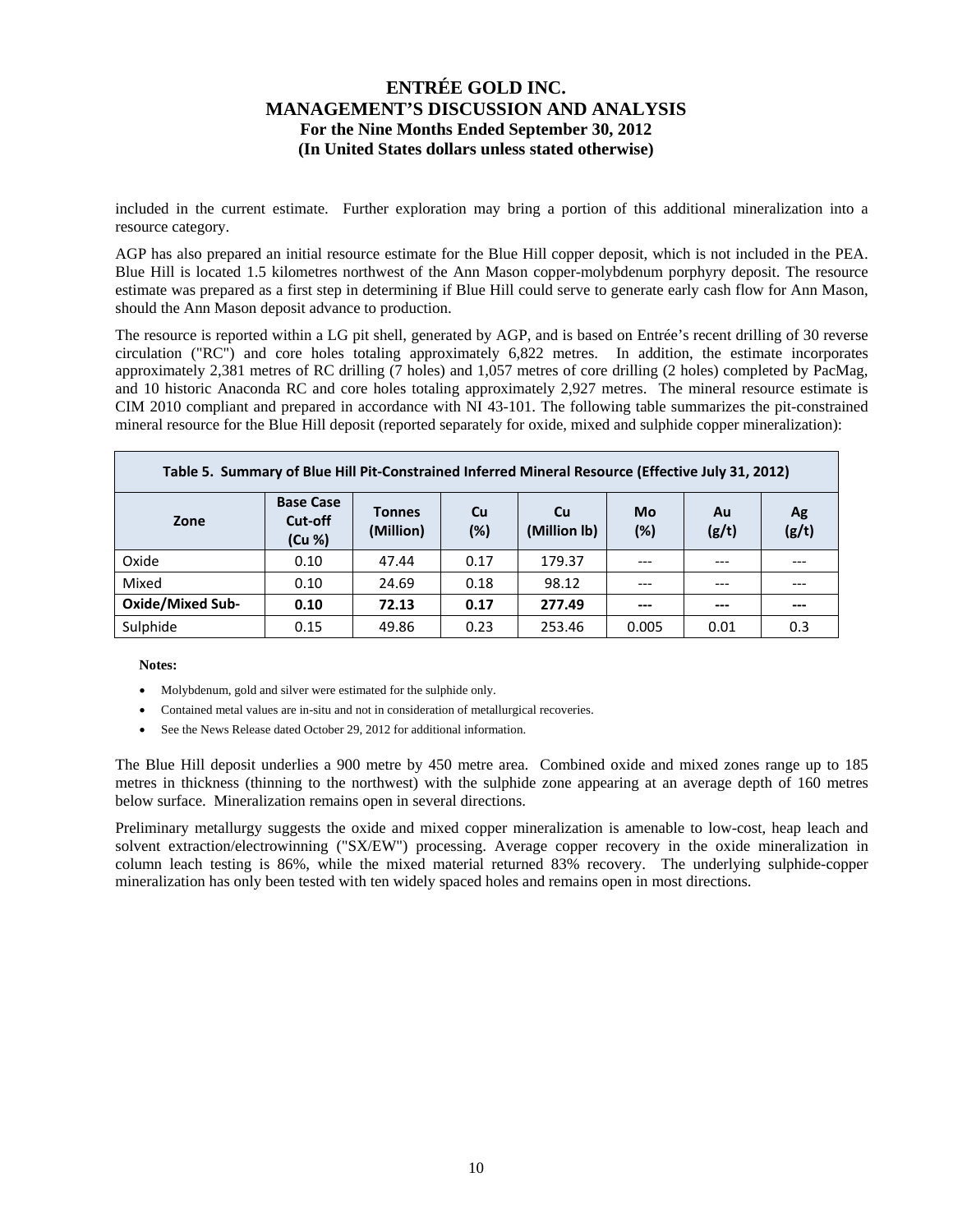|                                                                                                               | <b>Three Months</b>                       | <b>Three Months</b>                                     | <b>Three Months</b>                                     | <b>Three Months</b>                                     |
|---------------------------------------------------------------------------------------------------------------|-------------------------------------------|---------------------------------------------------------|---------------------------------------------------------|---------------------------------------------------------|
|                                                                                                               | <b>Ended</b>                              | <b>Ended</b>                                            | <b>Ended</b>                                            | <b>Ended</b>                                            |
|                                                                                                               | September 30,                             | <b>June 30,</b>                                         | March 31,                                               | December 31,                                            |
|                                                                                                               | 2012                                      | 2012                                                    | 2012                                                    | 2011                                                    |
| <b>Total Revenues</b>                                                                                         | \$                                        | \$                                                      | \$                                                      | \$                                                      |
| Net Loss                                                                                                      | (1,899,158)                               | (3,244,705)                                             | (5,074,832)                                             | (4,673,755)                                             |
| Net loss per share, basic and diluted                                                                         | (0.01)                                    | (0.03)                                                  | (0.04)                                                  | (0.04)                                                  |
| Working capital                                                                                               | 6,735,338                                 | 10,512,000                                              | 14,344,275                                              | 19,004,136                                              |
| Total assets                                                                                                  | 67, 327, 578                              | 67,332,879                                              | 73,075,875                                              | 74,589,810                                              |
| Total long term liabilities                                                                                   | 12,939,869                                | 12,878,412                                              | 13,371,913                                              | 13,720,492                                              |
|                                                                                                               | <b>Three Months</b>                       | <b>Three Months</b>                                     | <b>Three Months</b>                                     | <b>Three Months</b>                                     |
|                                                                                                               | <b>Ended</b>                              | <b>Ended</b>                                            | <b>Ended</b>                                            | <b>Ended</b>                                            |
|                                                                                                               | September 30,                             | <b>June 30,</b>                                         | March 31,                                               | December 31,                                            |
|                                                                                                               | 2011                                      | 2011                                                    | 2011                                                    | 2010                                                    |
| <b>Total Revenues</b><br>Net Loss<br>Net loss per share, basic and diluted<br>Working capital<br>Total assets | \$<br>(3,506,238)<br>(0.03)<br>10,321,520 | \$<br>(3,617,950)<br>(0.03)<br>13,471,418<br>74,086,807 | \$<br>(5,342,265)<br>(0.05)<br>17,021,575<br>79,223,409 | \$<br>(7,942,711)<br>(0.07)<br>21,268,201<br>81,359,098 |

## **SELECTED QUARTERLY FINANCIAL INFORMATION**

(1) Working Capital is defined as Current Assets less Current Liabilities.

For the three months ended September 30, 2012, net loss was \$1,899,158 compared to \$3,506,238 in the three months ended September 30, 2011. For the nine months ended September 30, 2012, net loss was \$10,218,695 compared to \$12,466,453 in the nine months ended September 30, 2011. During the nine months ended September 30, 2012, Entrée incurred lower operating expenditures, primarily from decreased exploration expenses on the Ann Mason Project, further described below, relative to the nine months ended September 30, 2011. These operating expenses were partially offset by a gain on sale of mineral property interests, a recorded deferred income tax recovery in the period and decreased loss from the Entrée-OTLLC Joint Venture resulting in decreased losses from equity investee. As at September 30, 2012, working capital was \$6,735,338 compared to \$19,004,136 as at December 31, 2011. The decrease in working capital is primarily the result of cash used in operations and mineral property acquisitions during the period partially offset by cash proceeds received from share issuances, related to the execution of an over-allotment option in January 2012. As at September 30, 2012, total assets were \$67,327,578 compared to \$74,589,810 as at December 31, 2011. The decrease in total assets over the prior year is the net effect of a decrease in working capital described above. As at September 30, 2012, total long term liabilities were \$12,939,869 compared to \$13,720,492 as at December 31, 2011. The decrease in long term liabilities over the prior year is due primarily to a deferred income tax recovery for the period.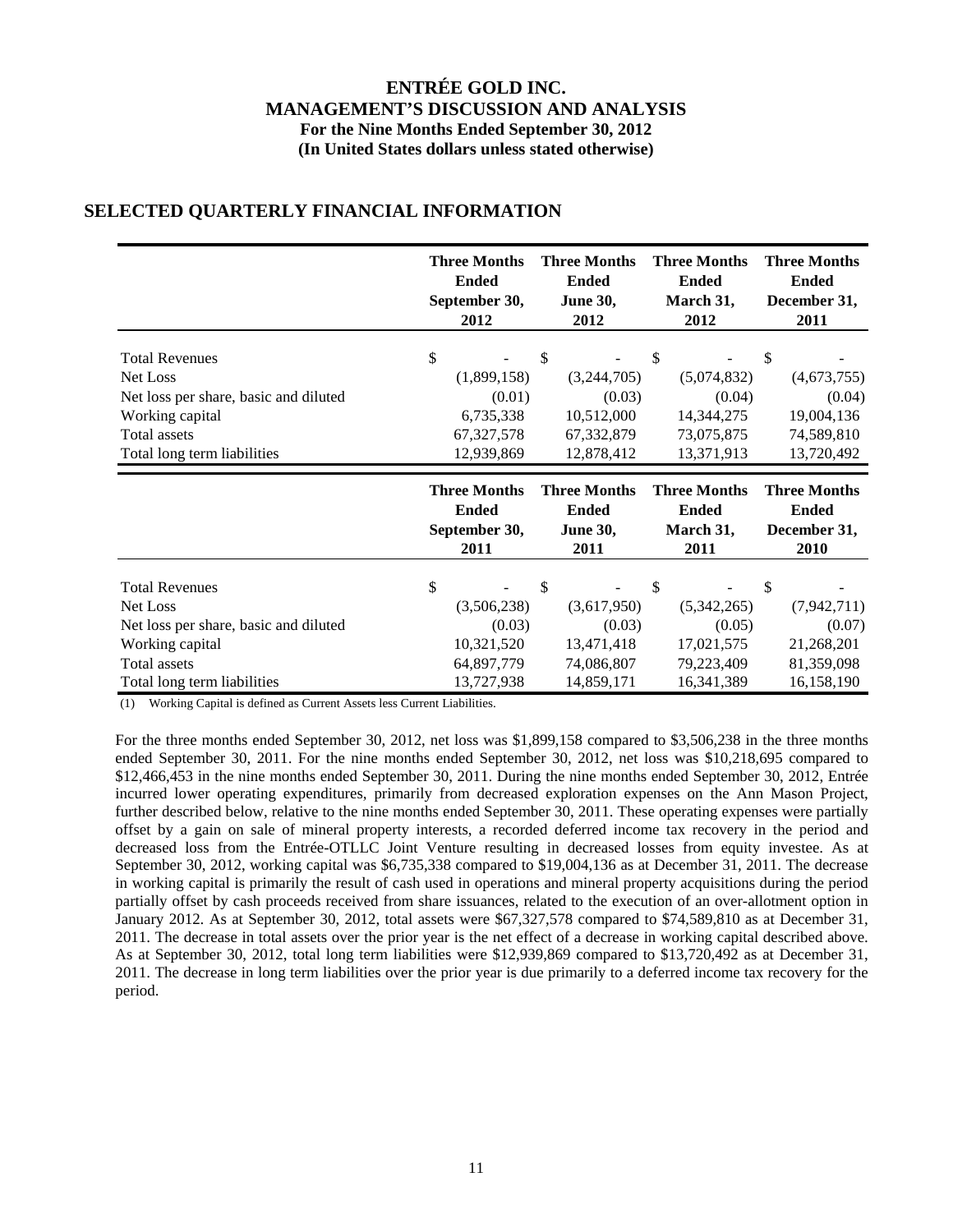## **REVIEW OF OPERATIONS**

Results of operations are summarized as follows:

|                                           | <b>Three Months</b><br><b>Ended</b><br>September 30, |            | <b>Three Months</b><br><b>Ended</b><br>September 30, |             | <b>Nine Months</b><br><b>Ended</b><br>September 30, |             | <b>Nine Months</b><br><b>Ended</b><br>September 30, |             |
|-------------------------------------------|------------------------------------------------------|------------|------------------------------------------------------|-------------|-----------------------------------------------------|-------------|-----------------------------------------------------|-------------|
|                                           |                                                      | 2012       |                                                      | 2011        |                                                     | 2012        |                                                     | 2011        |
| Exploration                               | \$                                                   | 1,227,701  | S.                                                   | 3,600,704   | \$.                                                 | 6,978,960   | S.                                                  | 12,899,089  |
| General and administrative                |                                                      | 560,627    |                                                      | 1,007,426   |                                                     | 2,880,207   |                                                     | 4,089,026   |
| Loss from equity investee                 |                                                      | 238,988    |                                                      | 593,087     |                                                     | 731,101     |                                                     | 1,882,695   |
| Interest expense                          |                                                      | 58,705     |                                                      | 41,887      |                                                     | 166,225     |                                                     | 101,857     |
| Stock-based compensation                  |                                                      | 10,235     |                                                      | 192,964     |                                                     | 1,200,722   |                                                     | 876,010     |
| Impairment of mineral property interests  |                                                      |            |                                                      | 221,522     |                                                     |             |                                                     | 221,522     |
| Depreciation                              |                                                      | 37,010     |                                                      | 46,564      |                                                     | 117,337     |                                                     | 153,127     |
| Interest income                           |                                                      | (29, 328)  |                                                      | (77, 339)   |                                                     | (168, 156)  |                                                     | (287, 597)  |
| Gain on sale of mineral property interest |                                                      |            |                                                      | 26,033      |                                                     | (104, 914)  |                                                     | (99, 883)   |
| Gain on sale of investments               |                                                      |            |                                                      | (1,178,254) |                                                     |             |                                                     | (3,326,275) |
| Deferred income tax recovery              |                                                      | (204, 780) |                                                      | (968, 356)  |                                                     | (1,582,787) |                                                     | (4,043,118) |
| Net loss                                  | \$                                                   | 1,899,158  |                                                      | 3,506,238   |                                                     | 10,218,695  | S.                                                  | 12,466,453  |

Mineral properties expenditures are summarized as follows:

|                                                       | <b>Three Months</b><br><b>Ended</b><br>September 30,<br>2012 |     | <b>Three Months</b><br><b>Ended</b><br>September 30,<br>2011 |               | <b>Nine Months</b><br><b>Ended</b><br>September 30,<br>2012 |               | <b>Nine Months</b><br><b>Ended</b><br>September 30,<br>2011 |
|-------------------------------------------------------|--------------------------------------------------------------|-----|--------------------------------------------------------------|---------------|-------------------------------------------------------------|---------------|-------------------------------------------------------------|
| US.<br>Mongolia                                       | \$<br>728,767<br>395,662                                     | \$. | 2,922,151<br>667.094                                         | <sup>\$</sup> | 5,275,592<br>1,615,462                                      | <sup>\$</sup> | 10,585,946<br>2,175,660                                     |
| Other<br>Total costs<br>Less stock-based compensation | 103,912<br>1,228,341<br>(640)                                |     | 72,885<br>3,662,130<br>(61, 426)                             |               | 355,358<br>7,246,412<br>(267, 452)                          |               | 246,330<br>13,007,936<br>(108, 847)                         |
| Total expenditures, cash                              | \$<br>1,227,701                                              |     | 3,600,704                                                    | S             | 6,978,960                                                   |               | 12,899,089                                                  |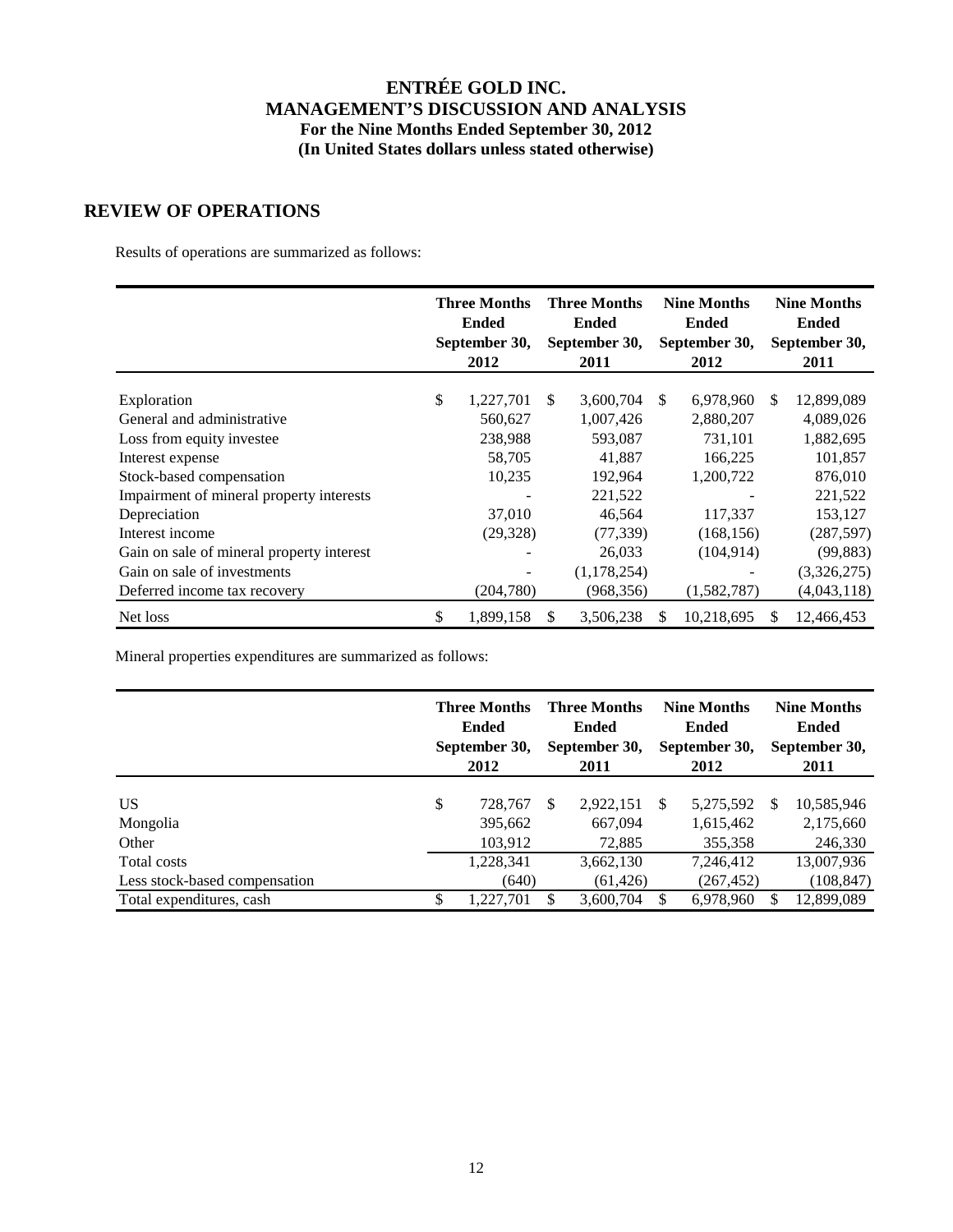## **MONGOLIA**

#### **Lookout Hill – Joint Venture Property**

Since formation, and as of September 30, 2012, the Entrée-OTLLC Joint Venture had expended \$23.7 million to advance the project. Under the terms of the Entrée-OTLLC Joint Venture, OTLLC contributed on Entrée's behalf the required cash participation amount of \$5.1 million, equal to 20% of the \$23.7 million incurred to date, plus interest at prime plus 2%.

During the nine months ended September 30, 2012, six holes totaling 10,237 metres were completed on the Javhlant licence. Two of the holes (EJD0039 and 0040) tested geophysical targets to the west of Heruga and intersected weak to no mineralization. Two additional holes (EJD0034A and 0045) tested the east side of Heruga. Hole 0045 did not reach the planned target due to unexpected faults while 0034A, a daughter hole beneath EJD0034, intersected 590 metres of 0.33% copper, 0.70 g/t gold and 56 ppm molybdenum. The fifth hole tested an induced polarization-gravity ("IPgravity") target, located 2 kilometres to the east of Heruga, and did not return any significant results. A sixth hole (EJD0043) tested the south extension of the Heruga Southwest zone but was terminated after entering barren Carboniferous granodiorite.

Diamond drilling of a Cretaceous covered area above an IP-gravity target, located 7 kilometres north of Hugo North Extension and to the west of Ulaan Khud, commenced June 25 and was completed July 31, 2012. Fifty-two shallow holes totaling 3327 metres were completed on 165 to 330 metre spacing. Results will be used for geological modeling and for locating subsequent diamond drill holes. The best assay result from this shallow drilling was 11.1 metres averaging 0.15% copper with 0.26 g/t gold (from 52 metres depth).

A new drill hole located 750 metres north of Hugo North Extension was commenced September 12, 2012. This hole was still in progress at the end of October 2012.

#### **Lookout Hill - Shivee West**

Entrée has a 100% interest in the western portion of the Shivee Tolgoi mining licence.

In 2011, RC drilling was conducted over the Zone III near-surface epithermal gold target and expanded north, where a new gold zone ("Argo Zone") was discovered 250 metres beyond the previously known area of gold mineralization. The Argo Zone was partly defined by six RC holes (holes EGRC-11-110 to 115), two trenches and surface chip sampling. Hole EGRC-11-112 returned 14 metres of 1.82 g/t gold and hole EGRC-11-111 returned 3 metres of 2.21 g/t gold. Two separate high-grade surface chip samples averaged 42.4 g/t gold over 4 metres and 19.3 g/t gold over 3 metres. Shallow gold mineralization in both zones is hosted by quartz veined felsic volcanic rocks.

In April 2012, Entrée mobilized a field crew to Mongolia to continue exploration of its Shivee West project. Work focussed on geological mapping, excavator trenching and sampling in the Argo/Zone III and Khoyor Mod areas. In total, 22 trenches (1,723 metres) were excavated. The area of Argo gold mineralization was extended 140 metres further north from mineralization defined by 2011 RC drilling and the Argo Zone now measures approximately 400 metres long by up to 130 metres wide. One of the trench samples returned 81.4  $g/t$  gold over 3 metres, confirming and expanding 2011 high-grade gold values.

Khoyor Mod is located approximately 6 kilometres south of Argo and comprises a 250 metre by 300 metre area of quartz stockwork within Devonian sediments. The stockwork is anomalous in gold (trace to 0.58 g/t) and copper (67 – 505 ppm) and displays some characteristics of porphyrystyle mineralization.

For the three months ended September 30, 2012, Shivee West expenses were \$395,662 compared to \$667,094 during the three months ended September 30, 2011. For the nine months ended September 30, 2012, Shivee West expenses were \$1,615,462 compared to \$2,175,660 during the nine months ended September 30, 2011. The lower expenses in 2012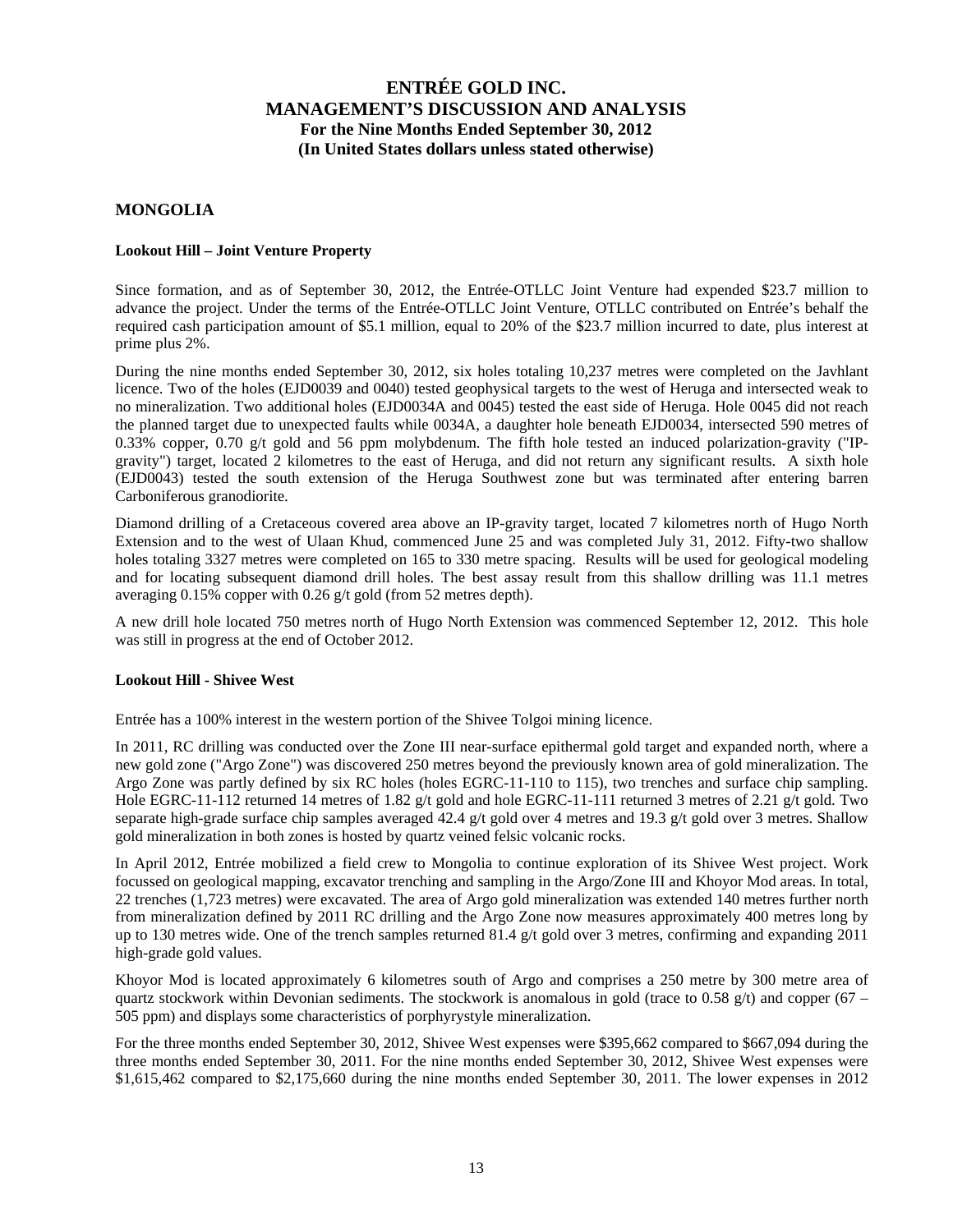compared to 2011 resulted primarily from decreased general and administrative costs due to lower payroll and geological consulting expenses.

## **UNITED STATES**

#### **Ann Mason Project, Nevada**

The Ann Mason Project is Entrée's most advanced project outside of Mongolia.

To date, excluding any capitalized mineral property acquisition costs, Entrée has expended approximately \$22 million on the Ann Mason Project including \$672,090 in the three months ended September 30, 2012. On October 24, 2012, the Company announced the results of its PEA on the Ann Mason copper-molybdenum porphyry deposit. Ann Mason is expected to yield a base case, pre-tax, NPV7.5 of \$1.11 billion and an IRR of 14.8%, using assumed copper, molybdenum, gold and silver prices of \$3.00/lb, \$13.50/lb, \$1,200/oz and \$22/oz, respectively. Using October 15, 2012 spot commodity prices of \$3.71/lb copper, \$10.43/lb molybdenum, \$1,736/oz gold and \$33.22/oz silver, the pre-tax NPV7.5 and IRR increase to \$2.54 billion and 22.9%, respectively.

The PEA envisions an open pit and conventional sulphide flotation milling operation with an initial 24 year mine life. Over the life of mine, Ann Mason is estimated to produce an annual average of 214 million pounds of copper at total cash costs per pound sold, net of by-product sales, of \$1.46 per pound copper. The PEA is preliminary in nature and includes inferred mineral resources that are considered too speculative geologically to have the economic considerations applied to them that would enable them to be categorized as mineral reserves, and there is no certainty that the PEA will be realized. Mineral resources that are not mineral reserves do not have demonstrated economic viability.

On October 29, 2012, the Company announced an initial resource estimate for the Blue Hill copper deposit, located 1.5 kilometres to the northwest of the Ann Mason deposit. Combined inferred oxide and mixed resource categories total 72.13 Mt averaging 0.17% copper (at a base case 0.10% copper cut-off), or 277.5 million pounds of copper. The underlying inferred sulphide resource is estimated to contain 49.86 Mt averaging 0.23% copper at a base case 0.15% copper cut-off, or 253.5 million pounds of copper. The resource estimate was prepared as a first step in determining if Blue Hill could serve to generate early cash flow for Ann Mason, should the Ann Mason deposit advance to production.

Recent exploration by Entrée comprised soil and rock geochemical sampling and geological mapping over areas covering approximately 740 hectares to the north of the Blue Hill and to the south of the Ann Mason deposits. The soil geochemistry (619 samples) extends and infills sampling done by previous operators between 2006 and 2010. A total of 186 selected rock samples were collected to characterize alteration and mineralization. This work has identified several targets requiring further evaluation.

South of the Ann Mason deposit, a >200 parts per million irregular copper in soil anomaly covering an area of 1.8 by 0.4 kilometres wraps around the south side and partly overlies the deposit. There is no known drilling in this area; however, results suggest potential for additional, near surface mineralization.

Soil and rock sampling 2 to 3 kilometres north of the Blue Hill deposit (Blackjack oxide target) returned several copper soil anomalies. These largely correspond with areas of historical mine workings and trenches over several areas of outcropping alteration and copper-oxide mineralization within Jurassic quartz monzonite, the main host for mineralization at both Blue Hill and Ann Mason. Mineralization consists of copper oxides, sulphates and silicates in veins, breccias, and altered quartz monzonite. The target is located at the eastern end of the 3 kilometre-long Blackjack induced polarization ("IP") anomaly. Entrée collected 112 grab samples in these areas and 39 of these returned copper values in the range of 1.08% to 13.73%. This area requires further surface evaluation and drill testing.

One hole was completed to a depth of 713 metres on the Roulette target in early April 2012. This hole deepened an RC pre-collar hole previously drilled to 542 metres. The hole passed through the Blue Hill Fault into the target granodiorite at approximately 555 metres. The hole terminated at 712.9 metres on April 4 after consistently poor recovery, slow and expensive drilling, and weak mineralization.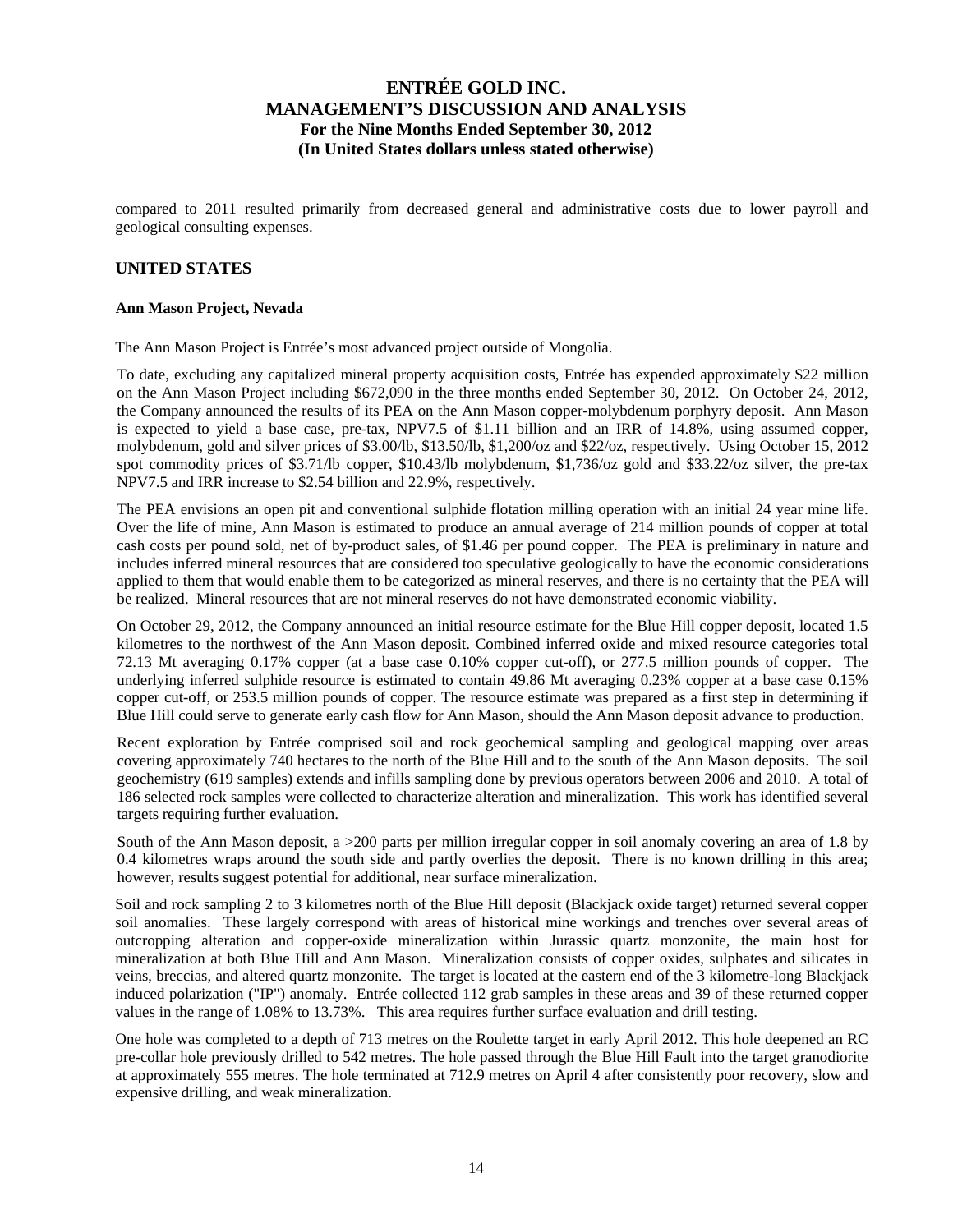With the completion of a positive PEA study, Entrée now intends to advance to Pre-Feasibility on Ann Mason. Future work will include additional drilling, particularly to the north and west of the Ann Mason deposit to upgrade inferred resources and to potentially extend the mineralization within the current pit design and reduce the waste-tomineralization strip ratio. In addition to the exploration potential, further work aimed at reducing the base case economic cut-off has the potential to convert existing waste material in the PEA plan into mill feed. Continued strength in metal prices and enhancements in recoveries can assist in lowering the mill cut-off and have the potential to provide more tonnage for mining. This will be reviewed as Ann Mason progresses to the Pre-Feasibility study stage.

At Blue Hill, copper oxide and mixed mineralization remains open in several directions. To the east, oxide and mixed mineralization is truncated by the low angle Blue Hill Fault, however, underlying sulphide mineralization continues in this direction. Drilling of the underlying sulphide target remains very widely-spaced, but has identified a target area more than one kilometre in width, which still remains open in most directions. Significant molybdenum mineralization was also intersected in two of the drill holes targeting the sulphide mineralization. Most recent drill holes were targeted to test oxide mineralization; however, two diamond holes (-019 and -021) were drilled east of the oxide copper zone to test deeper sulphide copper potential. In addition, hole EG-BH-11-031 is approximately one kilometre east of Blue Hill. This hole returned an average of 0.28% copper over 13.8 metres from a depth of 22.2 metres. Further drilling will be required in this area and if successful could provide additional feed for a potential SX/EW operation.

The area between the Ann Mason and Blue Hill deposits has seen only wide-spaced, mostly shallow drilling to date and remains a high priority target for future exploration for both additional sulphide and oxide mineralization. South of Ann Mason, soil surveying and mapping suggests potential for near surface oxide copper mineralization which could have a positive impact on the Project by potentially reducing the current strip ratio in the Ann Mason deposit PEA mine design.

Several other high-priority targets on the Ann Mason Project property require further exploration. These include the Roulette and Blackjack IP and copper-oxide targets and the Minnesota copper skarn target. In the Blackjack area, IP and surface copper oxide exploration targets have been identified for drill testing. The Minnesota skarn target requires further drilling to test deeper IP and magnetic anomalies.

For the three months ended September 30, 2012, Ann Mason Project expenditures were \$672,090 compared to \$2,879,335 during the three months ended September 30, 2011. For the nine months ended September 30, 2012, Ann Mason Project expenditures were \$5,156,774 compared to \$9,756,673 during the nine months ended September 30, 2011. The lower expenses in 2012 resulted primarily from a decrease in drilling activities.

## **Lordsburg and Oak Grove, New Mexico**

In June 2007, Entrée entered into an agreement with Empirical Discovery LLC ("Empirical") to explore for and develop porphyry copper targets in southeastern Arizona and southwestern New Mexico.

On May 2, 2012, Entrée entered into an agreement with Empirical to purchase a 100% interest in two targets - the Lordsburg property in New Mexico, and the Oak Grove property, which is located approximately 45 kilometres northeast of Lordsburg. Pursuant to the agreement, Entrée paid \$100,000 and issued 500,000 common shares of the Company. Each property is subject to a 2% NSR royalty granted to Empirical. Each NSR royalty may be bought down to 1% for \$1 million if the option is exercised on or before January 1, 2015. The buydown option may be extended to January 1, 2016 or January 1, 2017, in which case the buydown price will be \$2 million and \$200,000 will be payable for each 12 month extension. The buydown price and extension payments are payable in cash or a combination of cash and common shares at Entrée's election. Empirical has an option, until March 1, 2013, to reacquire the Oak Grove property for no consideration in the event that Entrée does not complete a minimum amount of drilling prior to January 1, 2013.

The Lordsburg claims cover 2,013 hectares adjacent to the historic Lordsburg copper-gold-silver district in New Mexico. Drilling at Lordsburg has been successful in discovering a porphyry copper-gold occurrence in an area previously known only for vein-style gold mineralization. Future drilling will be directed towards expanding the existing drill defined copper and gold zone.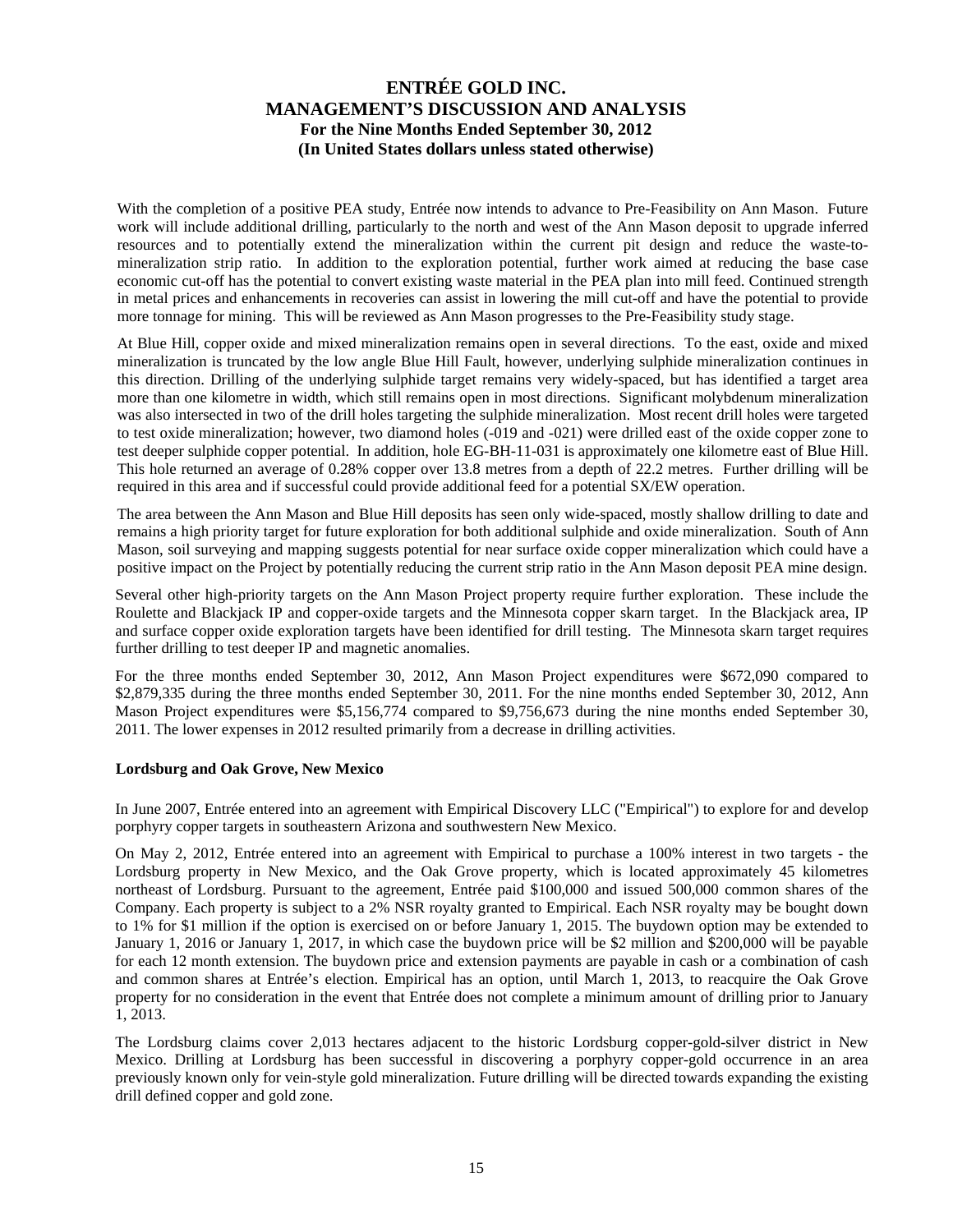The proposed Plan of Operations for Lordsburg has been approved by the Bureau of Land Management and an Application to Conduct Mineral Exploration has been approved by the New Mexico Division of Mining and Minerals. The Lordsburg Plan of Operations/Environmental Assessment and Application to Conduct Mineral Exploration provides for drilling on 65 additional sites and 28.2 acres of surface disturbance. An additional reclamation bond was posted in July.

Work on the 1,435 hectare Oak Grove property to date has consisted of permitting, negotiation of access agreements, a 17 line kilometre IP survey and a 50 line kilometre magnetic survey. The work defined moderate chargeability anomalies associated with a strong, circular magnetic feature.

A Minimal Impact Application to Conduct Mineral Exploration, filed with the New Mexico Division of Mining and Minerals, has been approved and a reclamation bond posted.

Minimal work was completed on the Lordsburg and Oak Grove targets during 2011 and the first half of 2012. For the three months ended September 30, 2012, expenses incurred on the Lordsburg and Oak Grove targets were \$44,584 compared to \$20,094 during the three months ended September 30, 2011. For the nine months ended September 30, 2012, expenses incurred on the Lordsburg and Oak Grove targets were \$96,227 compared to \$99,638 during the nine months ended September 30, 2011.

#### **Shamrock, Nevada**

The Shamrock property, acquired through the acquisition of PacMag, is a copper skarn exploration target located in the Yerington copper porphyry district in western Nevada. The property consists of 54 claims covering approximately 362 hectares (895 acres). Entrée has a 100% interest in 18 unpatented lode mining claims (the McConnell Canyon claims). By making the final of three \$100,000 payments on September 12, 2012, Entrée acquired an additional 13 patented and 23 unpatented lode mining claims.

#### **Eagle Flats, Nevada**

In March 2011, Entrée entered into a mining lease and option to purchase agreement with respect to 58 unpatented lode claims, 65 kilometres east of Yerington, in Mineral County, Nevada. Under the agreement, as amended, Entrée may lease the claims for combined payments of \$125,000 over five years, and must reimburse \$30,000 in property and recording costs. Entrée has an option to purchase the claims for \$500,000, subject to a 2% NSR royalty which may be bought down to a 1% NSR royalty for \$500,000. After the fifth anniversary, Entrée must pay \$40,000 per year, either as a lease payment or an advanced royalty payment, depending on whether the option has been exercised. Advanced royalty payments will be credited against future NSR royalty payments.

## **AUSTRALIA**

#### **Blue Rose Joint Venture**

Entrée has a 51.6% interest in the Blue Rose copper-iron-gold-molybdenum joint venture property, with Giralia Resources Pty Ltd, now a subsidiary of Atlas Iron Limited (ASX:AGO) ("Atlas"), retaining a 48.4% interest. The property is located in the Olary Region of South Australia, 300 kilometres north-northeast of Adelaide. Magnetite iron formations occur in the southern portion of this 1,000 square kilometre tenement, and a zone of copper oxide mineralization and a gold target (Golden Sophia) are located in the north-central area of the tenement. The joint venture covers tenement EL3848, which expired on July 18, 2012; a subsequent licence application has been submitted to the Department of Manufacturing, Innovation, Trade, Resources and Energy of South Australia. Current owners have renewal priority for licences in South Australia.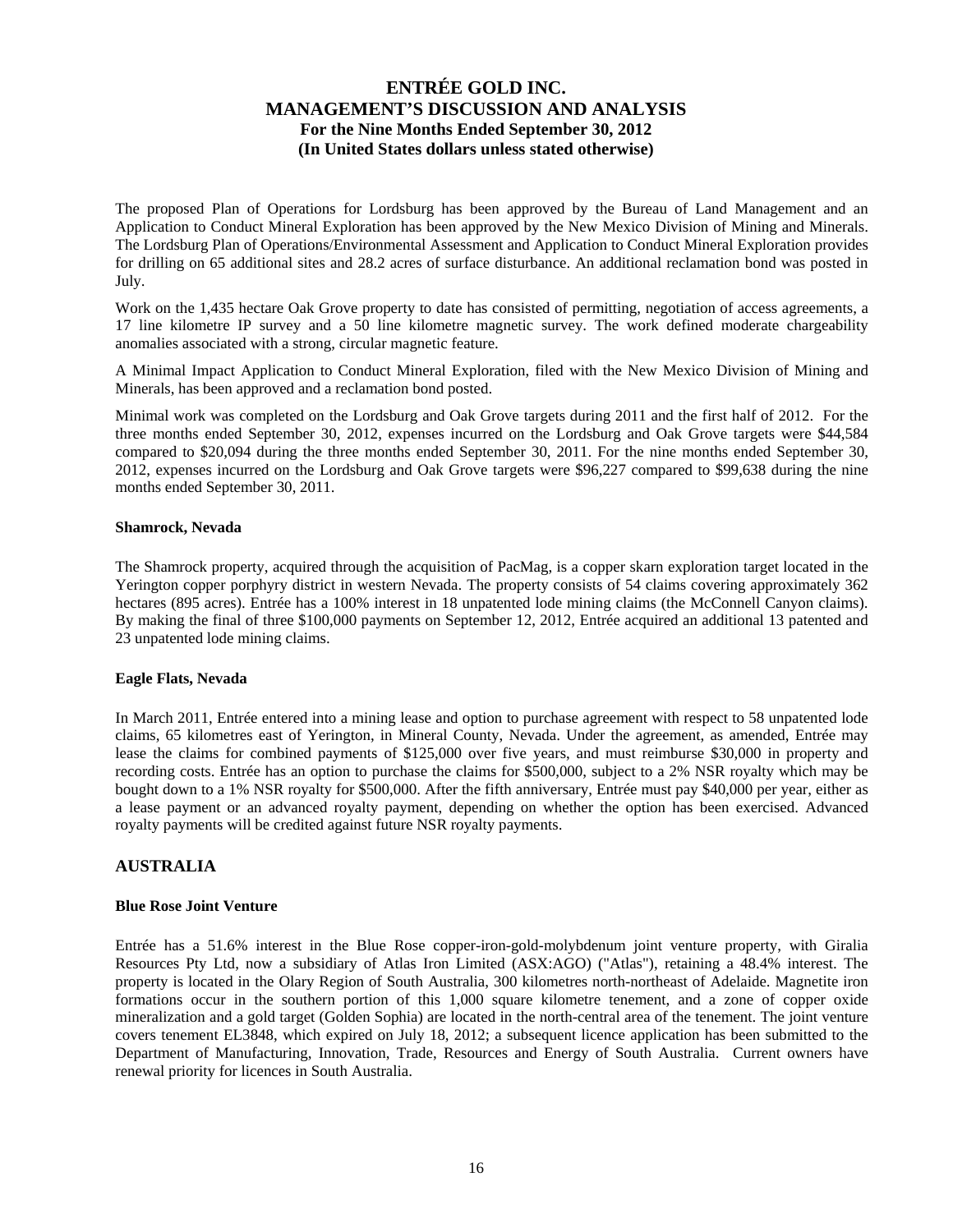In September 2010, the joint venture entered into an agreement with Bonython Metals Group Pty Ltd ("BMG"), a private Australian resource company. BMG purchased 100% of the iron ore rights on the joint venture property in exchange for 6% of BMG's future issued capital. On February 27, 2012, the Federal Court of Australia ordered that BMG be wound up; a liquidator has been appointed.

The joint venture also entered into a mineral development agreement with WASCO Mining Company Pty Ltd ("WASCO"). On May 30, 2012, the joint venture sent a formal notice of termination of the mineral development agreement with WASCO.

A soil sampling program was completed by the joint venture over the Golden Sophia shallow gold target in August 2011. The survey confirmed the previous Battle Mountain gold in soil anomaly and defined a new, linear gold anomaly located approximately 700 metres to the northeast. An RC drill program is planned after completion of all native title requirements. A Native Title Mining Agreement for Exploration with the Ngadjuri Nation, as required under the Mining Act of South Australia, has been executed.

## **Mystique Farm-Out**

Mystique is an early stage gold exploration property comprised of exploration licence E28/1915, held by Entrée. Entrée entered into a farm-out agreement with Black Fire Gold Pty Ltd, a wholly-owned subsidiary of Black Fire Minerals Limited (ASX:BFE – "Black Fire"), pursuant to which Black Fire can earn a 60% interest in the property by expending A\$1 million by February 2013 and a 75% interest by expending A\$2.5 million by February 2015. Black Fire can earn an additional 10% interest by sole funding a pre-feasibility study on the property. The property is located in the Albany-Fraser Province of West Australia.

A diamond drilling program was completed by Black Fire in February 2012. The program comprised 5 core holes totaling 642 metres and rotary mud drilling totaling 347.8 metres. None of the holes returned significant assays. Black Fire announced on October 18, 2012 that planning is underway for a detailed auger soil geochemical program to test additional areas.

## **PERU**

In September 2010, Entrée entered into a conditional agreement with a private Peruvian company whereby Entrée may acquire an initial 70% interest in the Lukkacha property located in Tacna Province of southeastern Peru. The property is situated within 50 kilometres of the international border with Chile, and initiation of work is subject to Entrée obtaining a Supreme Decree allowing it to work on the property. Subject to obtaining the Supreme Decree, Entrée may earn a 70% interest by making cash payments totaling \$215,000 and expending a minimum of \$1.5 million on exploration, to include a minimum 6,000 metres of diamond drilling, within 24 months. Once Entrée has earned a 70% interest, it may acquire a further 30% interest by paying the vendors \$2 million within 24 months. The vendors would retain a 2% NSR royalty, half of which may be purchased at any time for \$1 million.

The property consists of seven concessions totaling 4,400 hectares which cover two large areas of surface alteration, iron oxides and quartz veining approximately 50 kilometres along the structural trend southeast from the giant Toquepala mining operation of Grupo Mexico. The property has never been drilled and represents a unique opportunity for early stage exploration within an under-explored major copper district. Further exploration (geophysics and drilling) is dependent on receipt of the Supreme Decree.

For the three months ended September 30, 2012, Lukkacha expenses were \$6,546 compared to \$430 during the three months ended September 30, 2011. For the nine months ended September 30, 2012, Lukkacha expenses were \$39,357 compared to \$53,293 during the nine months ended September 30, 2011.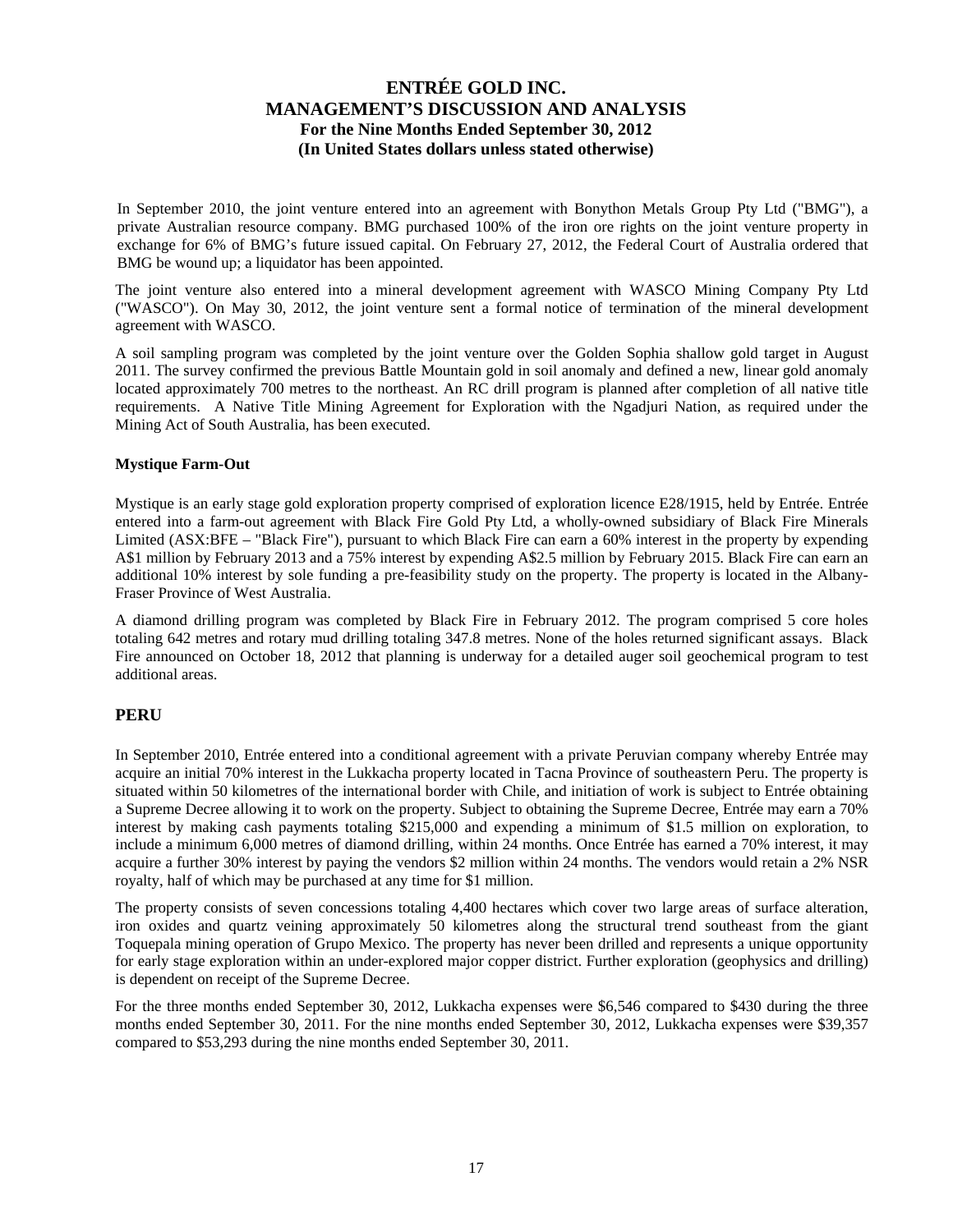## **GENERAL AND ADMINISTRATIVE**

For the three months ended September 30, 2012, general and administrative expense, including foreign exchange gains and losses but before stock-based compensation, was \$560,627 compared to \$1,007,426 during the three months ended September 30, 2011. For the nine months ended September 30, 2012, general and administrative expense, including foreign exchange gains and losses but before stock-based compensation, was \$2,880,207 compared to \$4,089,026 during the nine months ended September 30, 2011. The decrease in 2012 was due to a number of factors including decreases in personnel expenses and lower accounting, legal, and consulting fees compared to 2011.

## **STOCK-BASED COMPENSATION**

For the three months ended September 30, 2012, stock-based compensation expense was \$10,235 compared to \$192,964 during the three months ended September 30, 2011. For the nine months ended September 30, 2012, stock-based compensation expense was \$1,200,722 compared to \$876,010 during the nine months ended September 30, 2011. During the nine months ended September 30, 2012, 1,882,000 options were granted with a fair value of \$1,124,930, compared to 325,000 options that were granted with a fair value of \$671,037 during the nine months ended September 30, 2011.

## **INTEREST INCOME AND EXPENSE**

For the three months ended September 30, 2012, interest income was \$29,328 compared to \$77,339 during the three months ended September 30, 2011. For the nine months ended September 30, 2012, interest income was \$168,156 compared to \$287,597 during the nine months ended September 30, 2011. The Company earns interest income on its invested cash, which decreased compared to the equivalent period last year due primarily to cash expenditures on operations throughout the year. Interest expense is due to accrued interest on the OTLLC loan payable.

## **VALUATION OF LONG-TERM INVESTMENT**

## **Equity Method Investment**

As further described in the notes to the Unaudited Consolidated Financial Statements, Entrée has a 20% interest in a joint venture with OTLLC. As at September 30, 2012, the Company's investment in the Entrée-OTLLC Joint Venture was \$8,821 (December 31, 2011 - \$98,450). The Company's share of the loss of the Entrée-OTLLC Joint Venture was \$731,101 for the nine months ended September 30, 2012 (September 30, 2011 - \$1,882,695) plus accrued interest expense of \$166,225 for the nine months ended September 30, 2012 (September 30, 2011 - \$101,857). The decrease in the loss from equity investee for the nine months ended September 30, 2012 compared to the same period last year was due to decreased exploration expenses incurred by the Entrée-OTLLC Joint Venture in the period.

## **OUTLOOK**

Entrée is primarily focused on exploring its principal properties in Nevada and Mongolia. In addition, Entrée is engaged in evaluating acquisition opportunities which are complementary to its existing projects, particularly large tonnage base and precious metal targets in mining friendly jurisdictions. These efforts have resulted in the consolidation of the Ann Mason Project in Nevada (including through the acquisition of PacMag and the agreement with Eurasian) and the acquisition of the Lordsburg property in New Mexico. The commodities Entrée is most likely to pursue include copper, gold and molybdenum, which are often associated with large tonnage, porphyry related environments. Smaller, higher grade systems will be considered by Entrée if they demonstrate potential for near-term production and cash-flow. If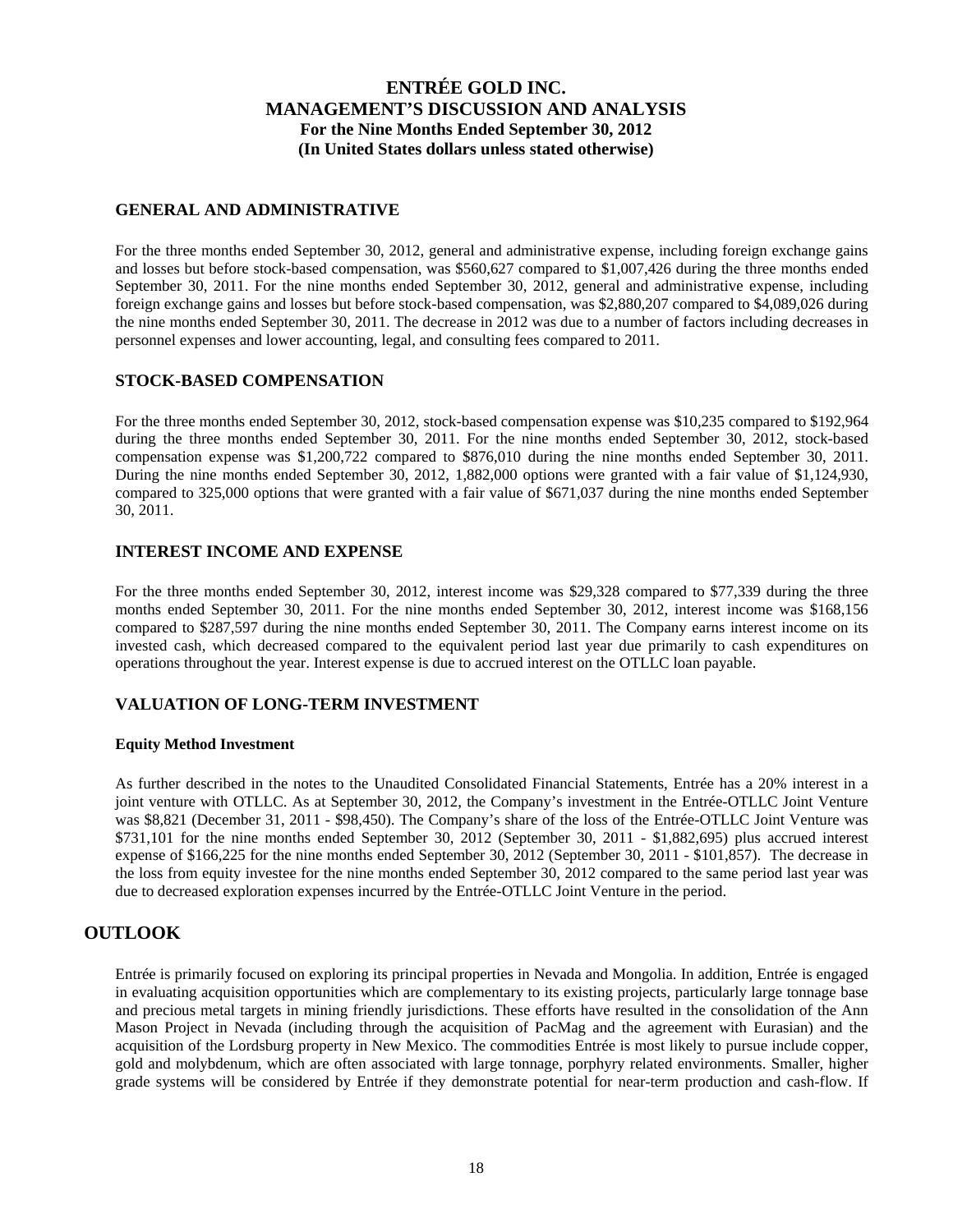Entrée is able to identify smaller, higher grade bodies that may be indicative of concealed larger tonnage mineralized systems, it may negotiate and enter into agreements to acquire them.

Entrée has not generated any revenue from operations since its incorporation and Entrée anticipates that it will continue to incur operating expenses without revenues until the Joint Venture Property in Mongolia is brought into production or it builds and operates a mine on one or more of its mineral properties. As at September 30, 2012, Entrée had working capital of approximately \$6.7 million. Entrée's average monthly operating expenses for the three months ended September 30, 2012, were approximately \$1.1 million, including exploration, general and administrative expenses and investor relations expenses. Due to the nature of Entrée's mineral property interests and related exploration expenses, it has the ability to alter the timing of these expenditures and, to a lesser extent, its general and administrative expenses. Entrée will have to raise additional funds to maintain current operations for the next 12 months or enter into a strategic agreement on one or more of its properties. In order to provide the Company with flexibility to raise funds should the opportunity arise, the Company announced on November 19, 2010 that it had filed a short form base shelf prospectus with the securities commissions in each of the provinces of Canada, except Quebec, and a corresponding shelf registration statement with the United States Securities and Exchange Commission on Form F-10/A. These filings will allow the Company to make offerings of common shares, warrants, subscription receipts or any combination of such securities up to an aggregate offering price of C\$100,000,000 during the 25-month period that the short form base shelf prospectus remains effective. Net proceeds from the sale of the securities, if any, are expected to be used by the Company for acquisitions, development of acquired/existing mineral properties, working capital requirements and/or for other general corporate purposes. The Company completed a marketed offering in November 2011, raising gross proceeds of \$14,075,483, and raised additional gross proceeds of \$1,628,583 in January 2012 through the exercise of the related over-allotment option. The foregoing amounts include gross proceeds from the sale of common shares to Rio Tinto pursuant to the exercise of its pre-emptive rights.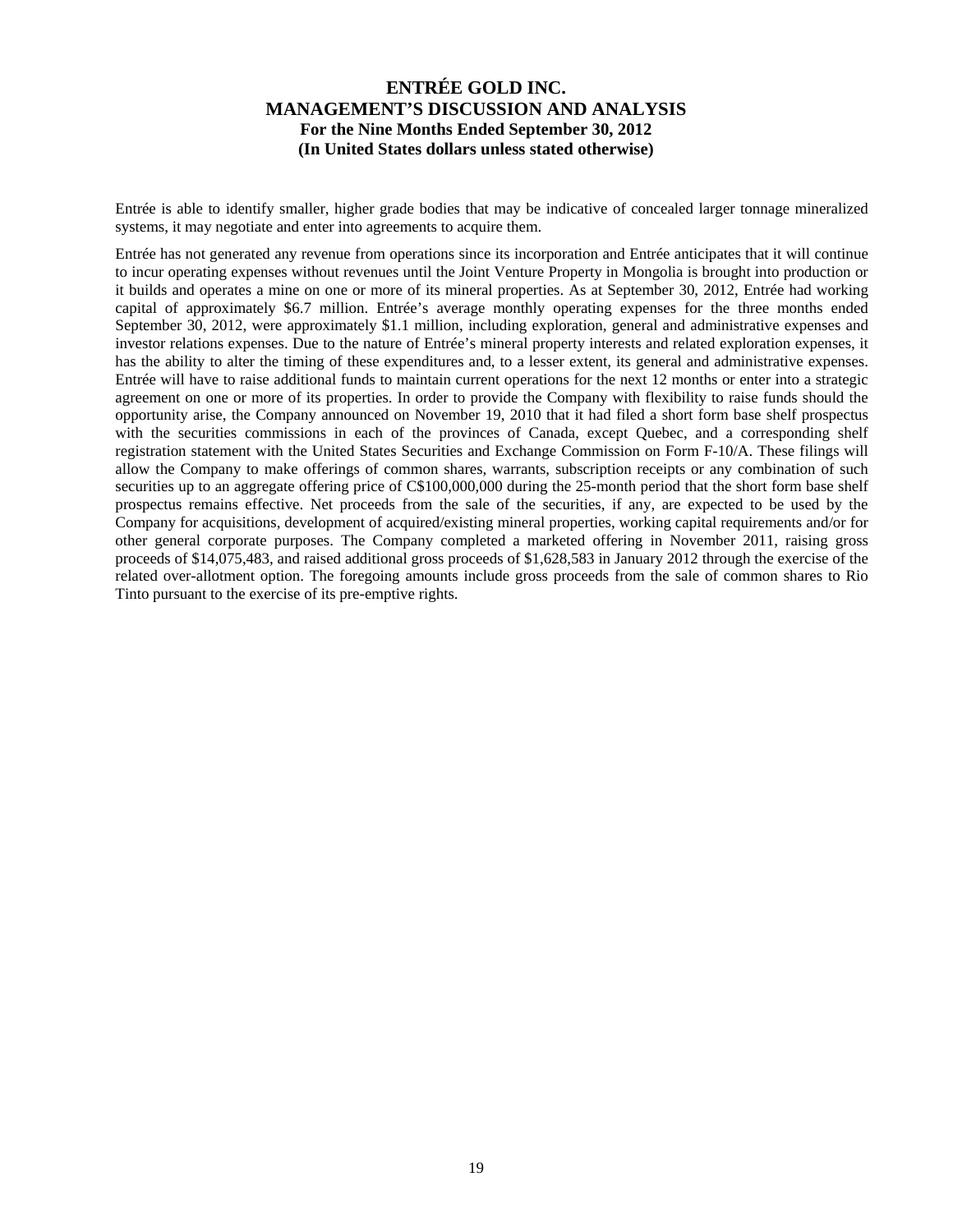# **SELECTED QUARTERLY DATA**

|                                                                                                                                           | <b>Three Months</b><br><b>Ended</b><br>September 30,<br>2012 | <b>Three Months</b><br><b>Ended</b><br><b>June 30,</b><br>2012 |               | <b>Three Months</b><br><b>Ended</b><br>March 31,<br>2012 |              | <b>Three Months</b><br><b>Ended</b><br>December 31,<br>2011 |
|-------------------------------------------------------------------------------------------------------------------------------------------|--------------------------------------------------------------|----------------------------------------------------------------|---------------|----------------------------------------------------------|--------------|-------------------------------------------------------------|
| Exploration<br>General and administrative<br>Loss (gain) on sale of mineral property interest                                             | \$<br>1,228,341<br>607,232                                   | \$<br>2,402,084<br>1,187,487                                   | <sup>\$</sup> | 3,615,987<br>2,136,095<br>(104, 914)                     | \$           | 4,671,238<br>1,444,511<br>(1,474,640)                       |
| Impairment of mineral property interests<br>Loss from operations<br>Interest income                                                       | (1,835,573)<br>29,328                                        | (3,589,571)<br>50,710                                          |               | (5,647,168)<br>88,118                                    |              | 309,483<br>(4,950,592)<br>54,746                            |
| Interest expense<br>Loss from equity investee                                                                                             | (58,705)<br>(238,988)                                        | (55, 344)<br>(189, 507)                                        |               | (52, 176)<br>(302, 606)                                  |              | (50,095)<br>(514, 390)                                      |
| Current income tax expense<br>Deferred income tax recovery<br>Net loss                                                                    | \$<br>204,780<br>(1,899,158)                                 | \$<br>539,007<br>(3,244,705)                                   | $\mathbb{S}$  | 839,000<br>(5,074,832)                                   | \$           | (152, 190)<br>938,766<br>(4,673,755)                        |
| Loss per share, basic and diluted                                                                                                         | \$<br>$(0.01)$ \$                                            | $(0.03)$ \$                                                    |               | $(0.04)$ \$                                              |              | (0.04)                                                      |
|                                                                                                                                           | <b>Three Months</b><br><b>Ended</b><br>September 30,<br>2011 | <b>Three Months</b><br><b>Ended</b><br><b>June 30,</b><br>2011 |               | <b>Three Months</b><br><b>Ended</b><br>March 31,<br>2011 |              | <b>Three Months</b><br><b>Ended</b><br>December 31,<br>2010 |
| Exploration<br>General and administrative<br>Loss (gain) on sale of mineral property interest<br>Impairment of mineral property interests | \$<br>3,662,130<br>1,185,528<br>26,033<br>221,522            | \$<br>5,698,144<br>1,901,162<br>(125, 916)                     | $\mathbb{S}$  | 3,647,662<br>1,922,626                                   | $\mathbb{S}$ | 4,109,919<br>4,041,289                                      |
| Loss from operations                                                                                                                      | (5,095,213)                                                  | (7,473,390)                                                    |               | (5,570,288)                                              |              | (8, 151, 208)                                               |

Exploration costs were higher in the nine months ended September 30, 2011 compared to the nine months ended September 30, 2012, primarily due to higher drilling activity on the Ann Mason Project in 2011. As the drilling for the PEA was completed, and in order to preserve capital, exploration activity was curtailed on both the Blue Hill and Ann Mason deposits during the six months ended September 30, 2012. General and administrative costs, excluding stockbased compensation changes, were approximately 18% lower in the nine months ended September 30, 2012 compared to the nine months ended September 30, 2011. During the three months ended June 30, 2011, Entrée sold its Australian listed securities and recorded a gain on sale of investments of \$2,148,021. During the three months ended September 30, 2011, the Company sold its asset backed notes and recorded a gain on sale of investments of \$1,178,254. In addition, in the three months ended June 30, 2011, Entrée sold the Rainbow Canyon property, and recorded a gain on sale of mineral property interest of \$125,916. During the three months ended December 31, 2011, Entrée sold the Togoot

Interest income 77,339 129,259 80,999 71,710 Interest expense (41,887) (34,338) (25,632) (20,511) Loss from equity investee (593,087) (645,264) (644,344) (388,114) Deferred income tax recovery 968,356 2,257,762 817,000 545,412 Net loss 6.342,265) \$ (3,506,238) \$ (3,617,950) \$ (5,342,265) \$ (7,942,711) Loss per share, basic and diluted  $\frac{1}{2}$   $\frac{1}{2}$   $\frac{1}{2}$   $\frac{1}{2}$   $\frac{1}{2}$   $\frac{1}{2}$   $\frac{1}{2}$   $\frac{1}{2}$   $\frac{1}{2}$   $\frac{1}{2}$   $\frac{1}{2}$   $\frac{1}{2}$   $\frac{1}{2}$   $\frac{1}{2}$   $\frac{1}{2}$   $\frac{1}{2}$   $\frac{1}{2}$   $\frac{1}{2}$   $\frac{1}{2$ 

Gain on sale of investments 1,178,254 2,148,021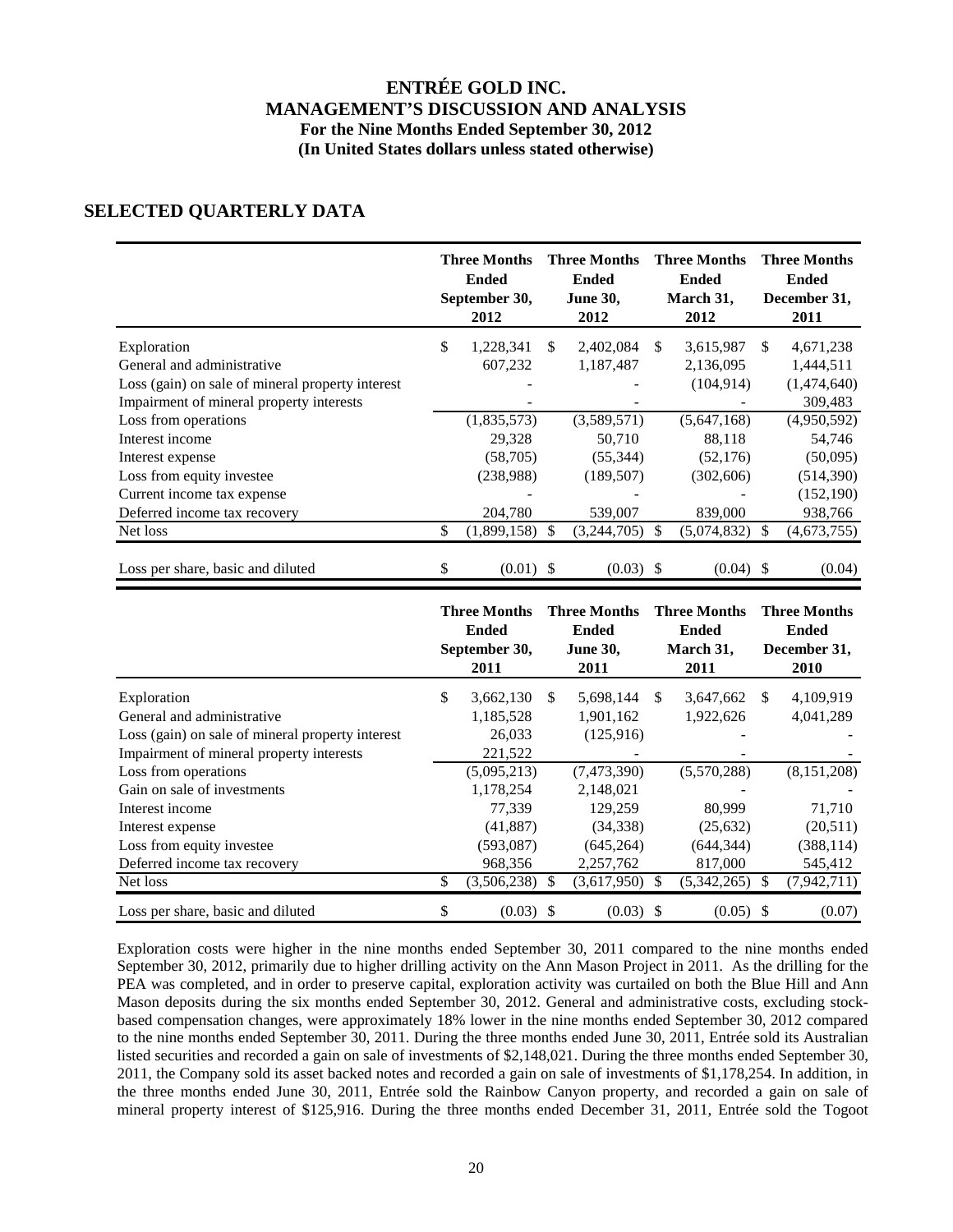licence and recorded a gain on sale of mineral property interest of \$1,474,640. During the three months ended March 31, 2012, Entrée sold its interest in the Northling property and recorded a gain on sale of mineral property interest of \$104,914. Loss from equity investee was lower in the nine months ended September 30, 2012 compared to the nine months ended September 30, 2011 due to decreased expenditures on the Joint Venture Property.

# **LIQUIDITY**

To date, Entrée has not generated revenues from its operations, has been dependent on equity financing for additional funding and is considered to be in the exploration stage. Working capital on hand at September 30, 2012 was \$6,735,338. Entrée will have to raise additional funds to maintain current operations for the next 12 months or enter into a strategic agreement on one or more of its properties. Cash was \$6,606,932 at September 30, 2012.

Under the terms of the Entrée-OTLLC Joint Venture, Entrée may elect to have OTLLC debt finance Entrée's share of costs on the Joint Venture Property, with interest accruing at OTLLC's actual cost of capital or prime +2%, whichever is less, at the date of the advance. As at September 30, 2012, OTLLC has advanced the Company approximately \$5.1 million, including accrued interest on the loan.

## **Operating activities**

Cash used in operations was \$10,500,508 for the nine months ended September 30, 2012, an approximate 37% decrease compared to the \$16,637,003 used in operations for the nine months ended September 30, 2011, and primarily represents expenditures on mineral property exploration and general and administrative.

## **Financing activities**

Cash provided by financing activities during the nine months ended September 30, 2012 and 2011 and common shares issued for cash were as follows:

|                            |               | <b>Nine Months</b><br><b>Ended</b><br>September 30,<br>2012 |            |               |     | <b>Nine Months</b><br>September 30, |
|----------------------------|---------------|-------------------------------------------------------------|------------|---------------|-----|-------------------------------------|
|                            | <b>Shares</b> |                                                             | Amount     | <b>Shares</b> |     | Amount                              |
| Exercise of over allotment | 1,320,455     | S                                                           | 1,628,583  | $\sim$        | -\$ | -                                   |
| Exercise of stock options  | -             |                                                             |            | 427,147       |     | 608,466                             |
| <b>Share Issue Costs</b>   |               |                                                             | (108, 058) | -             |     |                                     |
|                            | 1,320,455     |                                                             | 1,520,525  | 427.147       |     | 608,466                             |

## **Investing activities**

During the nine months ended September 30, 2012, Entrée made payments of \$4,117,962 related to mineral property acquisitions and reclamation deposits compared to only \$62,819 in the comparable 2011 period. During the nine months ended September 30, 2012, Entrée expended \$33,480 on equipment, primarily for exploration activities (September 30, 2011 – \$223,019) and sold its interest in the Northling property for proceeds of \$104,914, net of taxes.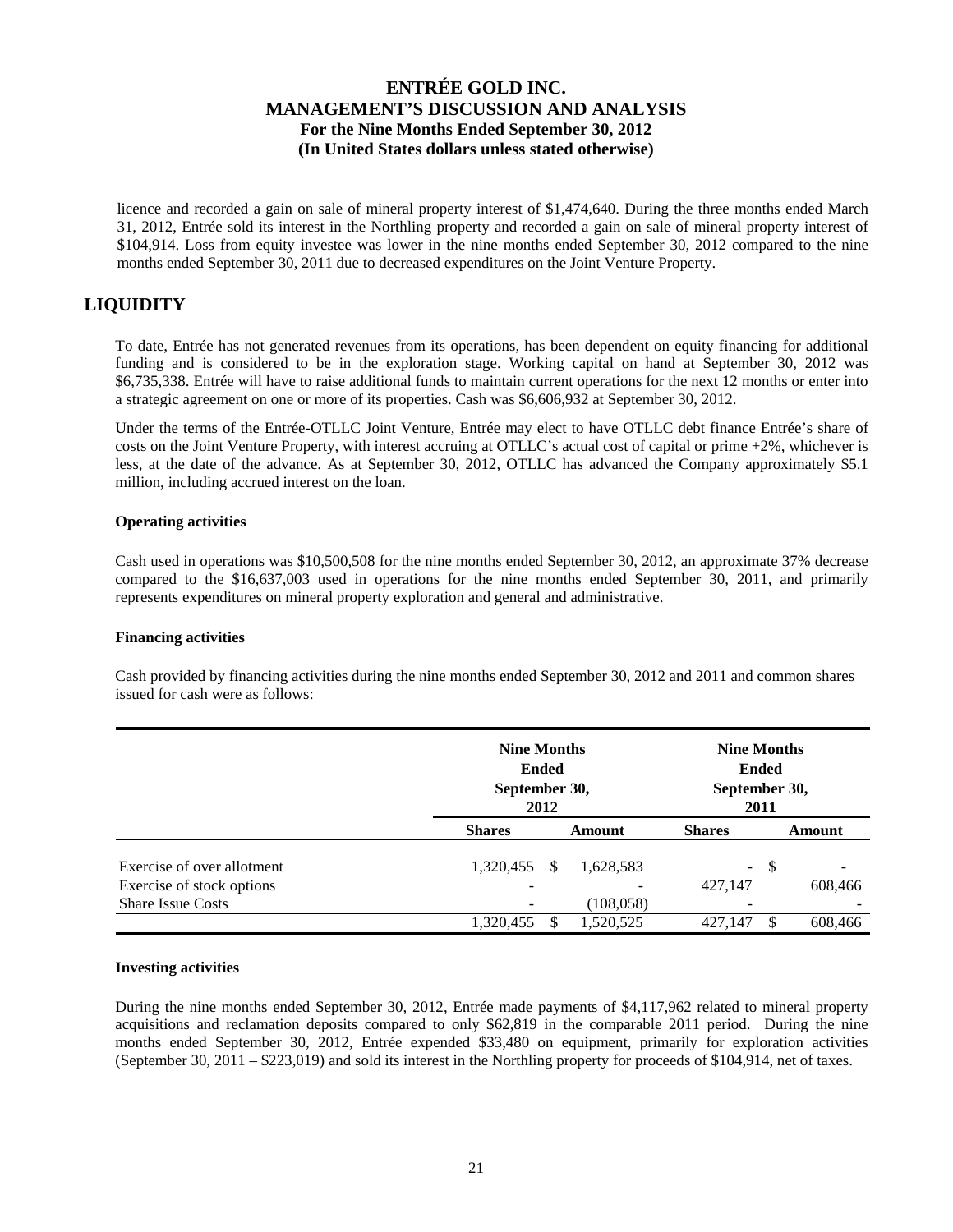#### **Table of Contractual Commitments**

The following table lists as of September 30, 2012 information with respect to the Company's contractual obligations. Entrée is committed to make lease payments totaling \$1,107,920 over its five year office lease in Vancouver, Canada and two office, three warehouse and five accommodation leases in the United States.

|               | Less than<br>1 Year | 1-3 Years | 3-5 Years     | More than<br>5 Year | <b>Total</b> |
|---------------|---------------------|-----------|---------------|---------------------|--------------|
| Office leases | \$<br>84.380        | 493,818   | -S<br>437,905 | 91.817              | 1,107,920    |
| Total         | 84.380<br>\$        | 493,818   | S<br>437.905  | 91.817              | 1,107,920    |

#### **Outstanding share data**

As at September 30, 2012 and November 13, 2012, there were 128,877,243 common shares outstanding. In addition, there were 9,223,000 stock options outstanding with exercise prices ranging from C\$0.73 to C\$3.47 per share. There were no warrants outstanding at September 30, 2012 or at November 13, 2012.

## **CAPITAL RESOURCES**

Entrée had no commitments for capital assets at September 30, 2012.

At September 30, 2012, Entrée had working capital of \$6,735,338 compared to \$19,004,136 as at December 31, 2011 and \$10,321,520 as at September 30, 2011. Entrée will have to raise additional funds to maintain current operations for the next 12 months or enter into a strategic agreement on one or more of its properties.

# **OFF-BALANCE SHEET TRANSACTIONS**

Entrée has no off-balance sheet arrangements except for the contractual obligation noted above.

# **TRANSACTIONS WITH RELATED PARTIES**

The Company did not enter into any transactions with related parties during the nine months ended September 30, 2012.

# **CRITICAL ACCOUNTING ESTIMATES**

The preparation of consolidated financial statements in conformity with generally accepted accounting principles in the United States requires management to make estimates and assumptions that affect the reported amount of assets and liabilities and the disclosure of contingent assets and liabilities at the date of the financial statements and the reported amount of revenues and expenses during the period. Actual results could differ from these estimates.

The Company must make estimates and judgments in determining income tax expense for financial statement purposes. These estimates and judgments occur in the calculation of tax credits, benefits, and deductions, and in the calculation of certain tax assets and liabilities that arise from differences in the timing of recognition of revenue and expense for tax and financial statement purposes. Significant changes in these estimates may result in an increase or decrease to the tax provision in a subsequent period. The Company must assess the likelihood that we will be able to recover any deferred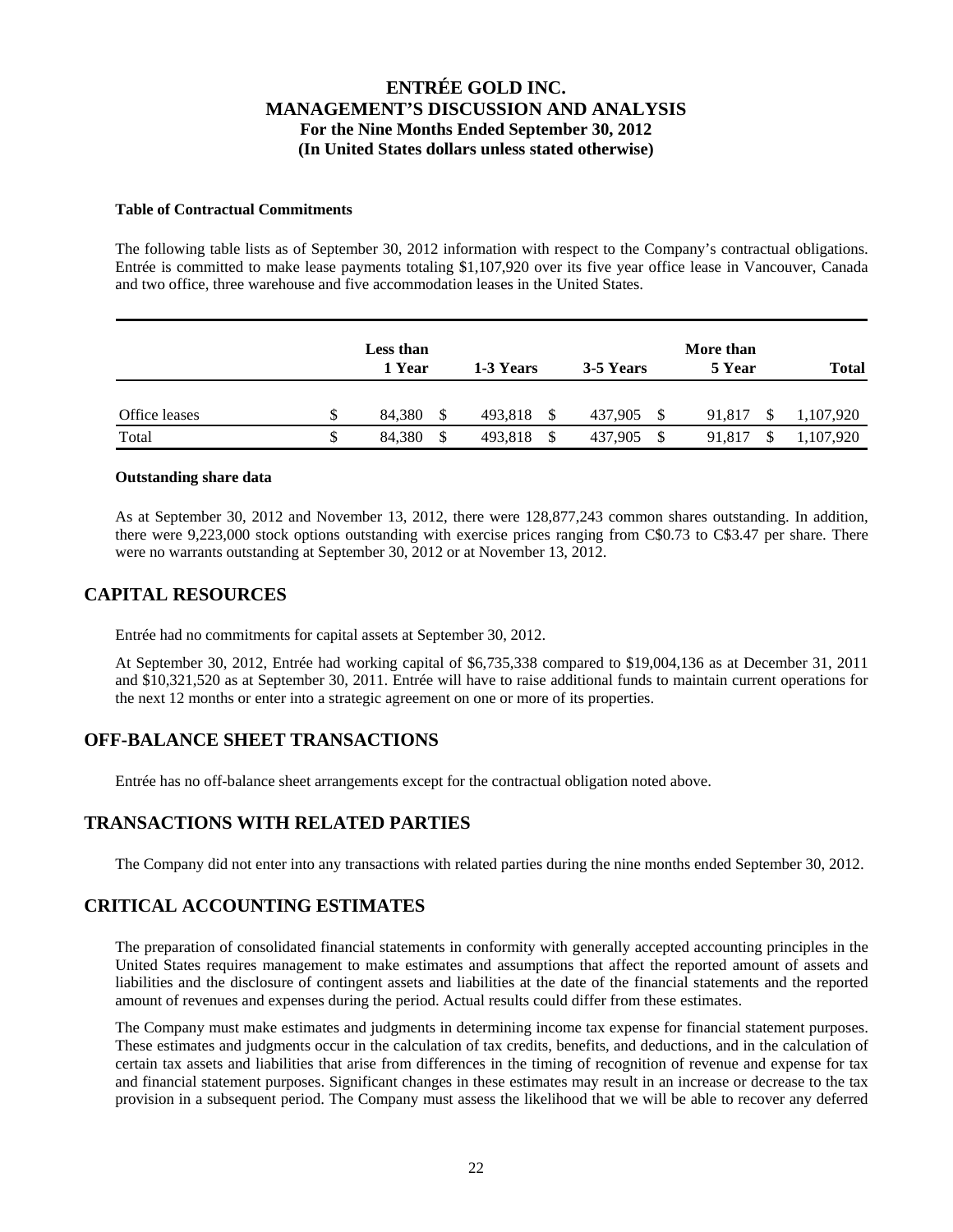tax assets. If recovery is not likely, the provision for taxes must be increased by recording a valuation allowance against the deferred tax assets. However, should there be a change in the ability to recover any deferred tax assets, the tax provision would increase in the period in which it is determined that the recovery was not likely. Recovery of a portion of the deferred tax assets is impacted by Company plans with respect to holding or disposing of certain assets. Changes in economic conditions, exploration results, metal prices and other factors could result in changes to the estimates and judgements used in determining the income tax expense.

The Company capitalizes the cost of acquiring mineral property interests, including undeveloped mineral property interests, until the viability of the mineral interest is determined. Capitalized acquisition costs are expensed if it is determined that the mineral property has no future economic value. The Company must make estimates and judgments in determining if any capitalized amounts should be written down by assessing if future cash flows, including potential sales proceeds, related to the mineral property are estimated to be less than the property's total carrying value. The carrying value of each mineral property is reviewed periodically, and whenever events or changes in circumstances indicate that the carrying value may not be recoverable. Reductions in the carrying value of a property would be recorded to the extent that the total carrying value of the mineral property exceeds its estimated fair value.

The Company follows accounting guidelines in determining the value of stock option compensation, as disclosed in Note 9 to the Annual Financial Statements. Unlike other numbers in the accounts, this is a calculated amount not based on historical cost, but on subjective assumptions introduced to an option pricing model, in particular: (1) an estimate for the average future hold period of issued stock options before exercise, expiry or cancellation; and (2) future volatility of the Company's share price in the expected hold period (using historical volatility as a reference). Given that there is no market for the options and they are not transferable, the resulting value calculated is not necessarily the value the holder of the option could receive in an arm's-length transaction.

The Company's accounting policy is to expense exploration costs on a project by project basis consistent with U.S. GAAP. The policy is consistent with that of other exploration companies that have not established mineral reserves. When a mineral reserve has been objectively established further exploration costs would be deferred. Management is of the view that its current policy is appropriate for the Company.

# **CHANGES IN ACCOUNTING POLICIES**

In December 2011, the Financial Accounting Standards Board ("FASB") issued Accounting Standards Update (ASU) 2011-12, *Comprehensive Income (Topic 220), Deferral of the Effective Date for Amendments to the Presentation of Reclassifications of Items Out of Accumulated Other Comprehensive Income in Accounting Standards Update No. 2011-05*. ASU 2011-12 defers the effective date pertaining to reclassification adjustments out of accumulated other comprehensive income (AOCI) in ASU 2011-05, *Comprehensive Income (Topic 220), Presentation of Comprehensive Income*. ASU 2011-12 is effective for interim and annual reporting periods beginning after December 15, 2011. The Company's adoption did not have a material impact on the Company's financial reporting and disclosures.

In June 2011, the FASB issued ASU 2011-05, *Comprehensive Income (Topic 220), Presentation of Comprehensive Income, amending ASC 220.* ASU 2011-05 eliminates the current option under U.S. GAAP to present components of other comprehensive income (OCI) as part of the statement of changes in stockholders' equity. Entities are required to present components of comprehensive income either in a single continuous statement of comprehensive income or in two separate but consecutive statements. ASU 2011-05 also requires entities to present reclassification adjustments out of AOCI in the statements where the components of net income and the components of OCI are presented. The requirement regarding presentation of reclassification adjustments is deferred by ASU 2011-12 and will be reconsidered by the FASB at a future date. ASU 2011-05 is effective for interim and annual reporting periods beginning after December 15, 2011. The Company is currently presenting all components of comprehensive income in a single continuous statement of comprehensive income and accordingly, the Company's adoption did not have a material impact on the Company's financial reporting and disclosures.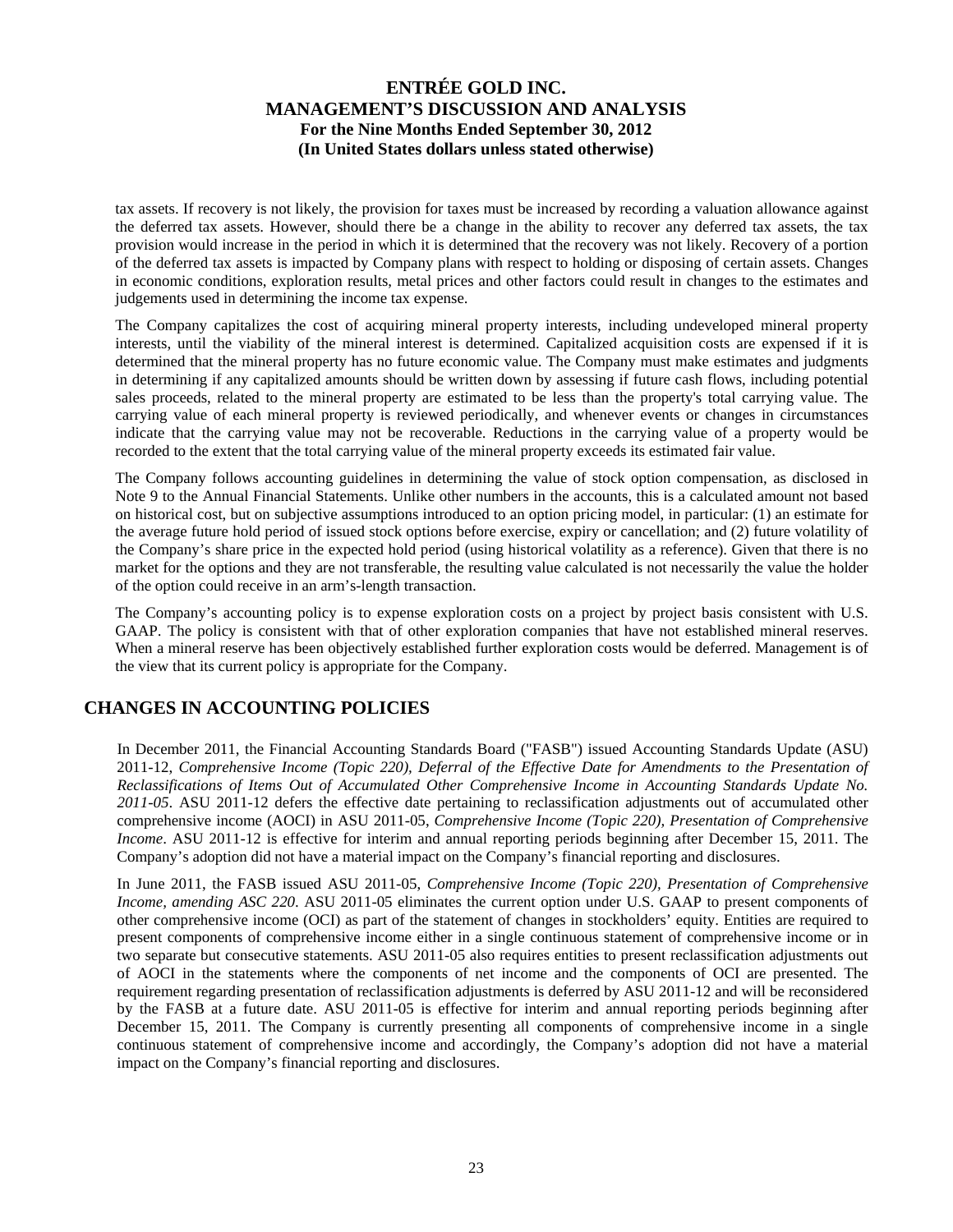In May 2011, the FASB issued ASU 2011-04, *Fair Value Measurement (Topic 820), Amendments to Achieve Common Fair Value Measurement and Disclosure Requirements in U.S. GAAP and IFRSs, amending ASC 820*. ASU 2011-04 results in common fair value measurement and disclosure requirements in U.S. GAAP and IFRSs. Accordingly, the amendments clarify the requirements in U.S. GAAP for measuring fair value and for disclosing information about fair value measurements. ASU 2011-04 is effective for interim and annual reporting periods beginning after December 15, 2011. The Company maintains only Level 1 financial instruments and therefore the adoption of ASU 2011-04 did not have a material impact on the Company's financial reporting and disclosures.

A detailed summary of all of the Company's significant accounting policies and the estimates derived therefrom is included in Note 2 to the Annual Consolidated Financial Statements for the year ended December 31, 2011.

# **FINANCIAL INSTRUMENTS AND OTHER INSTRUMENTS**

The Company's financial assets and liabilities generally consist of cash and cash equivalents, short-term investments, receivables, deposits, accounts payable and accrued liabilities and loans payable, some of which are denominated in foreign currencies including United States dollars, Mongolian Tugriks and Australian dollars. The Company is at risk to financial gain or loss as a result of foreign exchange movements against the Canadian dollar. The Company minimizes its foreign exchange risk by maintaining low account balances in currencies other than the Canadian dollar. The Company does not currently have major commitments to acquire assets in foreign currencies; but historically it has incurred the majority of its exploration costs in foreign currencies.

# **OTHER MD&A REQUIREMENTS**

## **Forward-Looking Statements**

This MD&A contains forward-looking statements within the meaning of the United States Private Securities Litigation Reform Act of 1995 and forward-looking information within the meaning of applicable Canadian securities laws.

Forward-looking statements include, but are not limited to, statements with respect to the future prices of copper, gold, molybdenum and silver; the estimation of mineral reserves and resources; the realization of mineral reserve and resource estimates; future mineral production; costs of production and capital expenditures; the availability of project financing; future cash flows; the potential development of future phases of the Oyu Tolgoi mining complex, including Lift 2 of the Hugo North Extension deposit and the Heruga deposit; potential size of a mineralized zone; potential expansion of mineralization; potential discovery of new mineralized zones; the timing and results of future resource and reserve estimates; potential types of mining operations; government regulation of exploration and mining operations; the potential for Entrée's inclusion in the Investment Agreement or another agreement pursuant to which the Government of Mongolia invests in Entrée's interest in the Joint Venture Property; the potential application of Resolution 175 to the Shivee Tolgoi and Javhlant licences; potential metallurgical recoveries and grades; plans for future exploration and/or development programs and budgets; permitting time lines; anticipated business activities; corporate strategies; uses of funds; proposed acquisitions and dispositions of assets; and future financial performance. In certain cases, forwardlooking statements can be identified by the use of words such as "plans", "expects" or "does not expect", "is expected", "budgeted", "scheduled", "estimates", "forecasts", "intends", "anticipates", or "does not anticipate" or "believes" or variations of such words and phrases or statements that certain actions, events or results "may", "could", "would", "might", or "will be taken", "occur" or "be achieved". While Entrée has based these forward-looking statements on its expectations about future events as at the date that such statements were prepared, the statements are not a guarantee of the Company's future performance and are subject to risks, uncertainties, assumptions and other factors which could cause actual results to differ materially from future results expressed or implied by such forward-looking statements. Such factors and assumptions include, amongst others, that the size, grade and continuity of deposits and resource and reserve estimates have been interpreted correctly from exploration results; that the results of preliminary test work are indicative of what the results of future test work will be; that the prices of copper, gold, molybdenum and silver will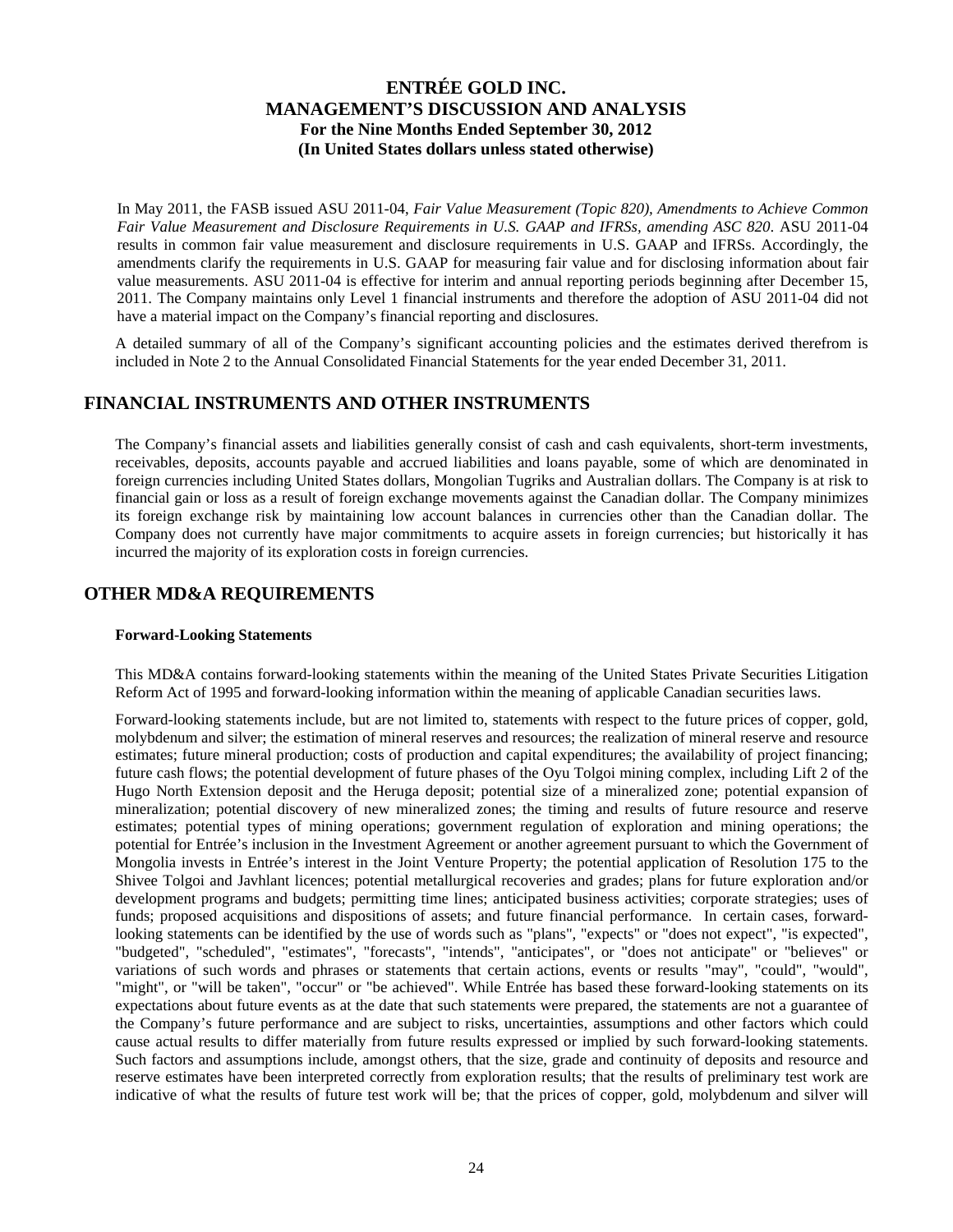remain relatively stable; the effects of general economic conditions, changing foreign exchange rates and actions by Rio Tinto, Turquoise Hill and/or OTLLC and by government authorities including the Government of Mongolia; the availability of capital; that applicable legislation, including legislation with respect to royalties and taxation, will not materially change; uncertainties associated with legal proceedings and negotiations; and misjudgements in the course of preparing forward-looking statements. In addition, there are also known and unknown risk factors which may cause the actual results, performances or achievements of the Company to be materially different from any future results, performance or achievements expressed or implied by the forward-looking statements. Such risk factors include, among others, risks related to international operations, including legal and political risk in Mongolia; recent global financial conditions; actual results of current exploration activities; changes in project parameters as plans continue to be refined; inability to upgrade inferred mineral resources to indicated or measured mineral resources; inability to convert mineral resources to mineral reserves; conclusions of economic evaluations; future prices of copper, gold, silver and molybdenum; possible variations in ore reserves, grade recovery and rates; failure of plant, equipment or processes to operate as anticipated; accidents, labour disputes and other risks of the mining industry; delays in obtaining government approvals, permits or licences or financing or in the completion of development or construction activities; environmental risks; title disputes; limitations on insurance coverage; as well as those factors discussed in the section entitled "Risk" in this MD&A and in the section entitled "Risk Factors" in the AIF. Although the Company has attempted to identify important factors that could cause actual actions, events or results to differ materially from those described in forwardlooking statements, there may be other factors that cause actions, events or results not to be as anticipated, estimated or intended. There can be no assurance that forward-looking statements will prove to be accurate, as actual results and future events could differ materially from those anticipated in such statements. Except as required under applicable securities legislation, the Company undertakes no obligation to publicly update or revise forward-looking statements, whether as a result of new information, future events, or otherwise. Accordingly, readers should not place undue reliance on forward-looking statements.

## **Risk**

Entrée is a mineral exploration company and is exposed to a number of risks and uncertainties; some of these risks and uncertainties have been discussed elsewhere in this MD&A. For a more extensive discussion of risks and uncertainties to which Entrée is exposed, the reader should refer to the section titled "Risk Factors" contained in the Company's AIF available on SEDAR at www.sedar.com.

The Joint Venture Property forms part of the Oyu Tolgoi mining complex. Development of the Oyu Tolgoi mining complex may be subject to unexpected problems or delays for any number of reasons, including OTLLC's inability to raise the additional funding that it needs to complete the development of the Oyu Tolgoi mining complex, Government of Mongolia requests to renegotiate the Investment Agreement and Government proposals to levy additional taxes and royalties against Oyu Tolgoi. In addition, OTLLC has effective control of the development of both the Oyu Tolgoi mining licence and the Joint Venture Property. The development of the Joint Venture Property may be adversely affected if OTLLC decides to delay or reduce development in favour of the immediate or complete development of the Oyu Tolgoi licence.

Although the Shivee Tolgoi and Javhlant licences in Mongolia are included in the contract area for the Investment Agreement, Entrée's interest in the Joint Venture Property and Shivee West are not covered by the Investment Agreement. Should the Government of Mongolia make a determination that the Hugo North Extension deposit and/or Heruga deposit are strategic deposits in accordance with the Minerals Law of Mongolia, the Government of Mongolia may seek to enter into an agreement with Entrée pursuant to which it may acquire up to 34% of Entrée's interest in the Joint Venture Property. There can also be no assurance that Entrée's assets will not be subject to nationalization, requisition or confiscation, whether legitimate or not, by any authority or body. There is no assurance that provisions under Mongolian law for compensation and reimbursement of losses to investors under such circumstances would be effective to restore the full value of Entrée's original investment or to compensate for the loss of the current value of its interest in the Lookout Hill property.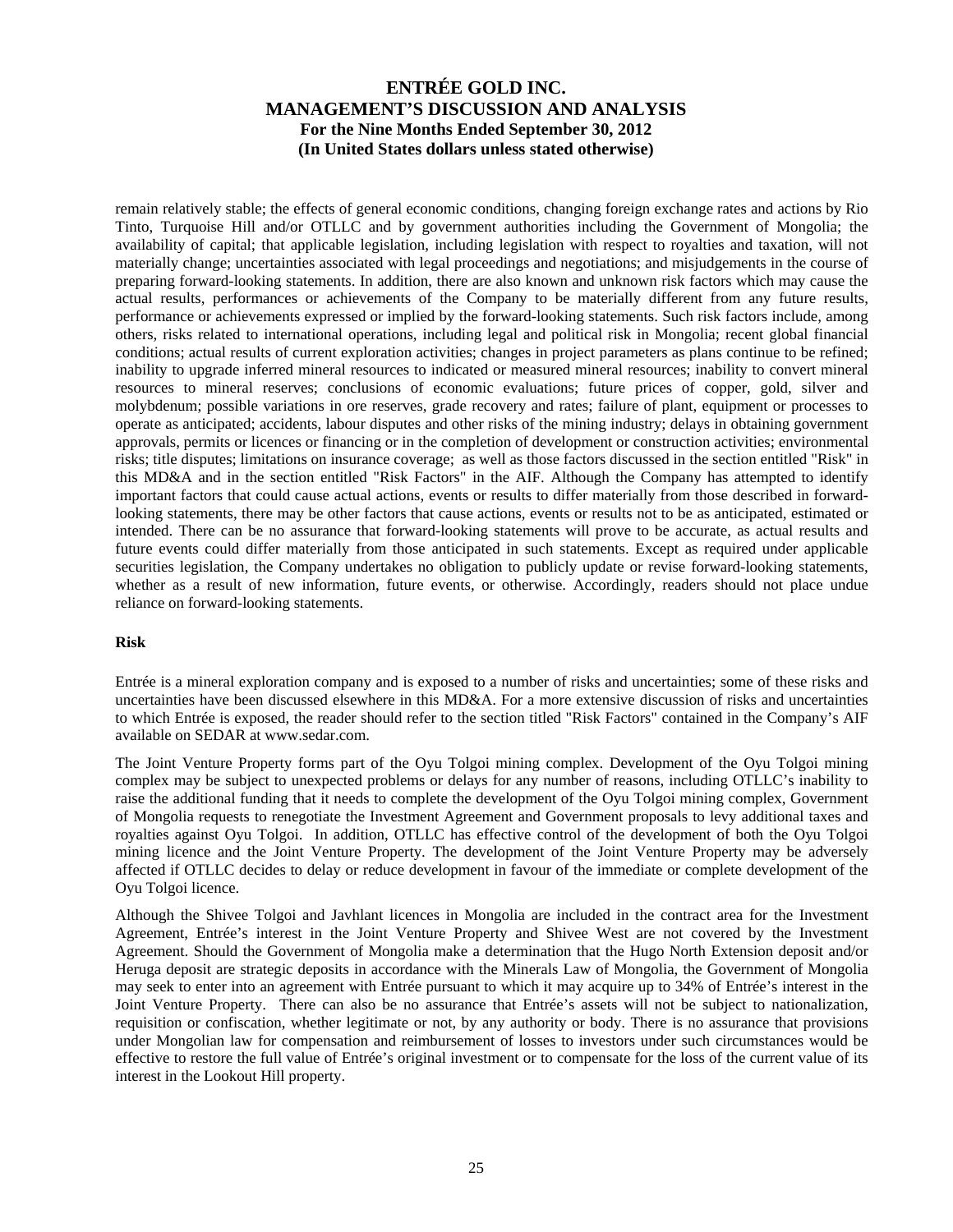In June 2011, the Government of Mongolia passed Resolution 175, the purpose of which is to authorize the designation of certain land areas for "state special needs" within certain defined areas in proximity to the Oyu Tolgoi mining complex. These state special needs areas are to be used for infrastructure facilities necessary in order to implement the development and construction of the Oyu Tolgoi mining complex. Portions of the Shivee Tolgoi and Javhlant licences are included in the land area that is subject to Resolution 175. It is expected but not yet formally confirmed by the Government that to the extent that a consensual access agreement exists or is entered into between OTLLC and an affected licence holder, the application of Resolution 175 to the land area covered by the access agreement will be unnecessary. OTLLC has existing access and surface rights to the Joint Venture Property pursuant to the Earn-In Agreement. The Shivee Tolgoi and Javhlant licences are also part of the contract area of the Investment Agreement, which contains certain provisions respecting expropriation. If Entrée is unable to reach a consensual arrangement with OTLLC with respect to Shivee West, Entrée's right to use and access a corridor of land included in the state special needs areas for a proposed power line may be adversely affected by the application of Resolution 175. While the Mongolian Government would be responsible for compensating Entrée in accordance with the mandate of Resolution 175, the amount of such compensation is not presently quantifiable.

The ability of Entrée and its joint venture partner to conduct mining operations or exploration and development activities in Mongolia is subject to changes in legislation or government regulations or shifts in political attitudes beyond their control. Government policy may change to discourage foreign investment, nationalisation of mining industries may occur or other government limitations, restrictions or requirements not currently foreseen may be implemented.

Entrée is not presently a party to the Investment Agreement. Although OTLLC has agreed under the terms of the Earn-In Agreement to use its best efforts to cause Entrée to be brought within the ambit of, made subject to and to be entitled to the benefits of the Investment Agreement, unless and until Entrée becomes a party of the Investment Agreement or otherwise receives confirmation from the Government of Mongolia, there can be no assurance that Entrée will be entitled to all of the benefits of the Investment Agreement, including stability with respect to regulation of foreign investment and taxes payable. In order to become a party to the Investment Agreement, the Government of Mongolia may require Entrée or the Entrée-OTLLC Joint Venture to agree to certain concessions, including with respect to the ownership of the Entrée-OTLLC Joint Venture or the scope of the lands to be covered by the Investment Agreement. Until such time as Entrée becomes a party to the Investment Agreement, it could be subject to the new surtax royalty which came into effect in Mongolia on January 1, 2011. The rates of the new surtax royalty vary from 1% to 5% for minerals other than copper. For copper, the surtax royalty rates range between 22% and 30% for ore, between 11% and 15% for concentrates, and between 1% and 5% for final products. No surtax royalty is charged on any minerals below a certain threshold market price, which varies depending on the type of minerals. This is in addition to the standard royalty rates of 2.5% for coal sold in Mongolia and commonly occurring minerals sold in Mongolia, and 5% for all other minerals. In addition, in October 2011, Prime Minister Batbold stated in his 2012 budget speech that the Government of Mongolia is revisiting all treaties for the avoidance of double taxation, including the 2002 convention between Canada and Mongolia for the avoidance of double taxation and the prevention of fiscal evasion with respect to taxes on income and on capital (the "Canadian Double Tax Treaty"). On May 17, 2012, the Mongolian Parliament adopted the Law of Mongolia on the Regulation of Foreign Investment in Business Entities Operating in Sectors of Strategic Importance ("SEFIL") which regulates investment by foreign investors and state owned legal entities into sectors of strategic importance, including minerals. The full impact of SEFIL is not yet known as there is a lack of clarity in many of the provisions and the detailed procedure for reviewing requests and making decisions in accordance with SEFIL have not yet been drafted. If the Government of Mongolia revises, amends or cancels the Canadian Double Tax Treaty, or if SEFIL is implemented or interpreted in a manner that is not favourable to foreign investment, it could have an adverse effect on Entrée's operations in Mongolia and future cashflow, earnings, results of operations and financial condition.

While the Entrée-OTLLC Joint Venture is operating under the terms of the form of joint venture agreement appended to the Earn-in Agreement, the joint venture agreement has not been formally executed by the parties. There can be no assurance that OTLLC or its shareholders will not attempt to renegotiate some or all of the material terms governing the joint venture relationship in a manner which could have an adverse effect on Entrée's future cashflow, earnings, results of operations and financial condition.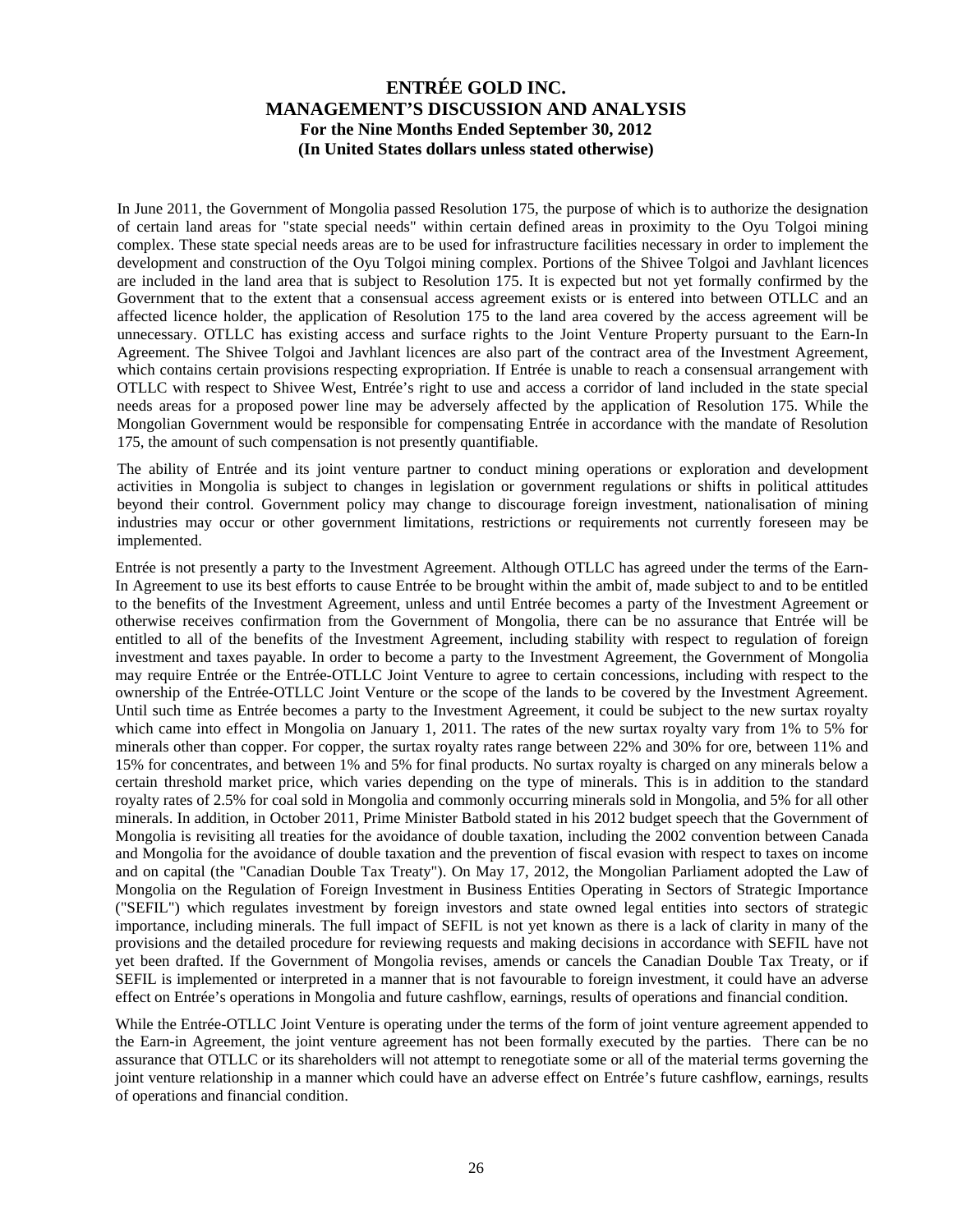Entrée is and will be subject to the risks normally associated with the conduct of joint ventures, which include disagreements as to how to develop, operate and finance a project and possible litigation between the participants regarding joint venture matters. These matters may have an adverse effect on Entrée's ability to realize the full economic benefits of its interest in the property that is the subject of a joint venture, which could affect its results of operations and financial condition.

Recent global financial and market conditions have been subject to increased volatility as a result of, among other things, apprehension over the ongoing debt crisis in the Eurozone and Japan, and concerns that the Chinese economy is slowing, which may impact the ability of Entrée to obtain equity or debt financing in the future and, if obtained, on terms favourable to Entrée. If Entrée cannot raise the money that it needs to continue exploration of its mineral properties, there is a risk that Entrée may be forced to delay, scale back, or eliminate certain of its exploration activities. If these increased levels of volatility and market turmoil continue, Entrée's operations could be adversely impacted and the value and the price of the Company's common shares could be adversely affected.

The estimates of reserves and resources, including the anticipated tonnages and grades that will be achieved or the indicated level of recovery that will be realized, are estimates only and no assurances can be given as to their accuracy. Such estimates are, in large part, based on interpretations of geological data obtained from drill holes and other sampling techniques. Actual mineralization or formations may be different from those predicted. Reserve and resource estimates are materially dependent on prevailing market prices and the cost of recovering and processing minerals at the mine site. Market fluctuations in the price of metals or increases in the costs to recover metals may render the mining of ore reserves uneconomical and materially adversely affect operations.

There is no assurance that a commercially viable mineral deposit exists on any of the exploration properties in which Entrée has an interest. There is also no assurance that, even if commercial quantities of ore are discovered, a mineral property will be brought into commercial production. The discovery of mineral deposits is dependent upon a number of factors, not the least of which is the technical skill of the exploration personnel involved. The commercial viability of a mineral deposit, once discovered, is also dependent upon a number of factors, some of which are the particular attributes of the deposit, such as size, grade and proximity to infrastructure, metal prices and government regulations, including regulations relating to royalties, allowable production, importing and exporting of minerals, and environmental protection. Most of the above factors are beyond the control of Entrée. If mineral reserves in commercially exploitable quantities are established on any of Entrée's properties (other than the Joint Venture Property, in which Entrée has a carried interest), Entrée will be required to expend substantial sums of money to establish the extent of the resource, develop processes to extract it and develop extraction and processing facilities and infrastructure. Although Entrée may derive substantial benefits from the discovery of a major deposit, there can be no assurance that such a resource will be large enough to justify commercial operations, nor can there be any assurance that Entrée will be able to raise the funds required for development on a timely basis. Entrée may be required to acquire rights to additional lands in order to develop a mine if a mine cannot be properly located on Entrée's properties. There can be no assurance that Entrée will be able to acquire such additional lands on commercially reasonable terms, if at all.

Rio Tinto's beneficial shareholdings in the Company together with its pre-emptive rights potentially give Rio Tinto the voting power to influence the policies, business and affairs of Entrée and the outcome of any significant corporate transaction or other matter, including a merger, business combination or a sale of all, or substantially all, of Entrée's assets. In addition, OTLLC has operational control over the Joint Venture Property. OTLLC also has a right of first refusal with respect to any proposed disposition by Entrée of an interest in Shivee West, which is not subject to the Entrée-OTLLC Joint Venture. The beneficial shareholdings of Rio Tinto in the Company and Rio Tinto's pre-emptive rights may have the effect of delaying, deterring or preventing a transaction involving a change of control of the Company in favour of a third party that otherwise could result in a premium in the market price of the Company's common shares in the future.

Entrée must comply with licence and permitting requirements. In Mongolia, the Shivee Tolgoi and Javhlant exploration licences were converted to mining licences on October 27, 2009. These licences now have a term of 30 years, with two potential extensions of 20 years each. The total estimated annual fees in order to maintain the Shivee Tolgoi and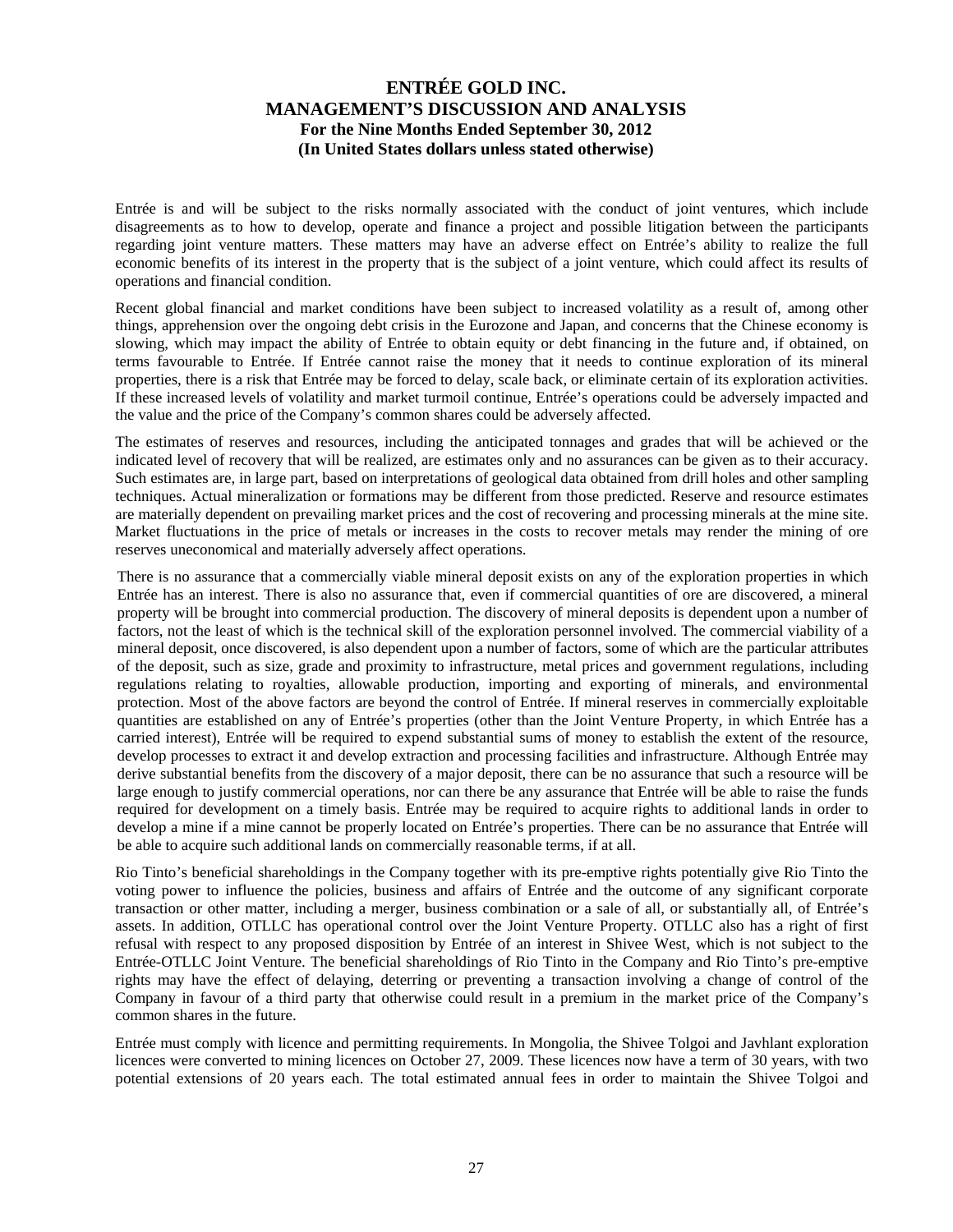Javhlant mining licences in good standing is \$1,100,000. Approximately \$600,000 of the total is recoverable from, or loaned by, OTLLC.

In Nevada, maintenance fees must be paid to the Bureau of Land Management annually. For the 2012 assessment year, the aggregate fee for the Ann Mason Project is approximately \$138,000.

In both Mongolia and Nevada, Entrée must comply with environmental regulations that govern air and water quality and land disturbance and provide mine reclamation and closure costs.

#### **Internal Control over Financial Reporting**

Management is responsible for designing internal control over financial reporting, to provide reasonable assurance regarding the reliability of financial reporting and the preparation of financial statements for external purposes in accordance with US GAAP. No change in the Company's internal control over financial reporting occurred during the period beginning on July 1, 2012 and ended on September 30, 2012 that has materially affected, or is reasonably likely to materially affect, the Company's internal control over financial reporting.

#### **Cautionary Note to United States Investors - Canadian Disclosure Standards in Mineral Resources and Mineral Reserves**

The terms "mineral reserve", "proven mineral reserve" and "probable mineral reserve" are Canadian mining terms as defined in accordance with NI 43-101 under the guidelines set out in the Canadian Institute of Mining, Metallurgy and Petroleum (the "CIM") Standards on Mineral Resources and Mineral Reserves, adopted by the CIM Council, as may be amended from time to time by the CIM.

The definitions of proven and probable reserves used in NI 43-101 differ from the definitions in the SEC Industry Guide 7. Under SEC Industry Guide 7 standards, a "final" or "bankable" feasibility study is required to report reserves, the three year history average price is used in any reserve or cash flow analysis to designate reserves and the primary environmental analysis or report must be filed with the appropriate governmental authority.

In addition, the terms "mineral resource", "measured mineral resource", "indicated mineral resource" and "inferred mineral resource" are defined in and required to be disclosed by NI 43-101; however, these terms are not defined terms under SEC Industry Guide 7 and normally are not permitted to be used in reports and registration statements filed with the SEC. Investors are cautioned not to assume that all or any part of mineral deposits in these categories will ever be converted into reserves. "Inferred mineral resources" have a great amount of uncertainty as to their existence, and great uncertainty as to their economic and legal feasibility. It cannot be assumed that all or any part of an inferred mineral resource will ever be upgraded to a higher category. Under Canadian rules, estimates of inferred mineral resources may not form the basis of feasibility or pre-feasibility studies, except in rare cases.

Accordingly, information contained in this MD&A containing descriptions of our mineral deposits may not be comparable to similar information made public by U.S. companies subject to the reporting and disclosure requirements under the United States federal securities laws and the rules and regulations thereunder.

#### **International Financial Reporting Standards**

The Company is a "domestic" issuer under Canadian securities law and a "foreign private issuer" under SEC regulations. The Company files its financial statements with both Canadian and U.S. securities regulators in accordance with US GAAP, as permitted under current regulations. In 2008, the Accounting Standards Board in Canada and the Canadian Securities Administrators (CSA) confirmed that domestic issuers were required to transition to International Financial Reporting Standards (IFRS) for fiscal years beginning on or after January 1, 2011. On June 27, 2008, the CSA Staff issued Staff Notice 52-321 "Early Adoption of International Financial Reporting Standards, Use of US GAAP and References to IFRS-IASB" which confirmed that domestic issuers that are also SEC registrants are able to continue to